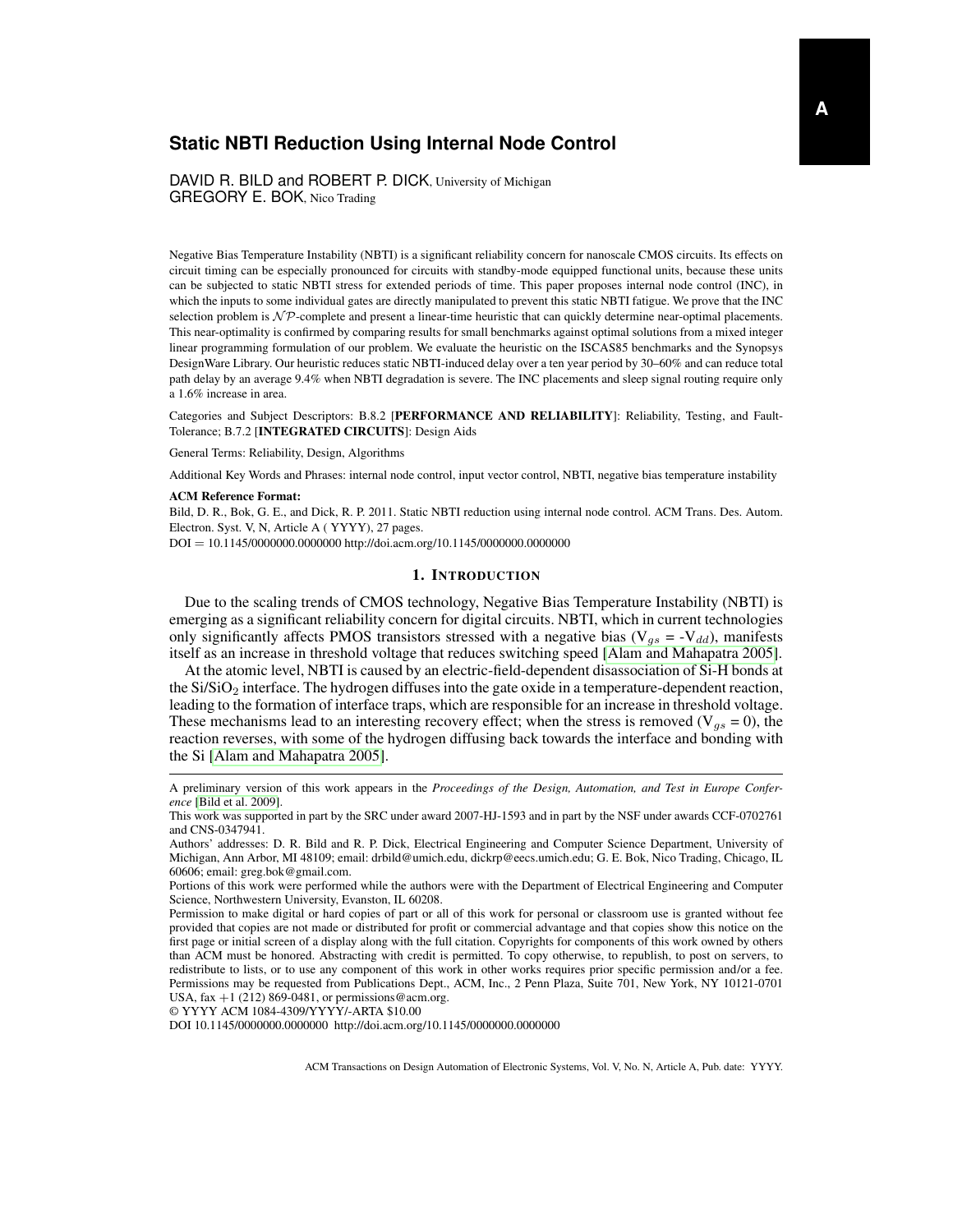Under constant stress, static NBTI effects quickly lead to performance degradation. However, thanks to the previously described recovery effect, for circuits experiencing typical switching activity, the negative impacts of dynamic NBTI degradation take longer to accumulate. For a 70 nm Berkeley Predictive Technology Model, Paul et al. predict ∼10% increase in delay after 10 years of operation for the ISCAS85 benchmarks [\[Paul et al. 2005;](#page-26-0) [Brglez and Fujiwara 1985\]](#page-25-2).

During normal circuit operation, standard switching activity causes alternating stress on the PMOS transistors, and thus degradation is dominated by dynamic NBTI. However, many designs employ sleep or clock-gating techniques in order to reduce dynamic power consumption. In such schemes, idle functional units are put in standby or sleep mode by having their inputs frozen or their clock transitions gated. This prevents extraneous transitions, reducing dynamic power consumption. However, with the inputs stable for long periods of time, PMOS transistors with low inputs may degrade due to static NBTI effects. In this scenario, static NBTI optimization is relevant.

In this paper, we propose and evaluate an internal node control technique to limit the effect of this static NBTI stress. Internal node controls can be inserted at the outputs of individual gates in order to force them to specific values during standby. Using this technique, static NBTI stress for a PMOS transistor can be eliminated, for example, by forcing the output of the preceding gate to  $V_{dd}$ . However, internal node control imposes a timing penalty; the additional circuitry required for node control introduces a small delay. NBTI degradation on a timing-sensitive (i.e., critical path) transistor can be eliminated by forcing non-critical path gates to circuit structure dependent values, such that a low value is propagated to the NBTI-sensitive transistor.

We show that the problem of solving for the optimal set of insertion points leading to the minimal degradation in circuit delay after some elapsed time is  $N\mathcal{P}$ -complete and formulate it as a mixed integer linear program. We present a linear-time heuristic that can quickly determine near-optimal placements. This near-optimality is confirmed by comparing results for small benchmarks against optimal solutions from an mixed integer linear programming formulation of our problem. We evaluate the heuristic on benchmarks from the ISCAS85 set and the Synopsys DesignWare Library. Our heuristic reduces static NBTI-induced delay over a ten year period by 30–60% and can reduce total path delay by an average 9.4% when NBTI degradation is severe. The INC placement and sleep signal routing require only a 1.6% increase in area. PBTI, a similar mechanism affecting NMOS transistors, is becoming a significant problem as well, so we further show that our INC heuristic extends to the simultaneous reduction of NBTI and PBTI stresses, with similar results.

This paper is organized as follows. In [Section 2,](#page-1-0) we describe models for the NBTI degradation process and discuss related techniques for the mitigation and prevention of static NBTI effects. In [Section 3,](#page-5-0) we present our model of internal node control for static NBTI control and prove that the problem is  $\mathcal{NP}$ -complete. In [Section 4](#page-11-0) we describe the mixed integer linear programming formulation for its optimal solution. In [Section 5,](#page-12-0) we present the linear-time heuristic and give the experimental results for both the ISCAS85 and DesignWare benchmarks. In [Section 7](#page-21-0) we evaluate a multiple IVC vector extension to INC. Finally, in [Section 8,](#page-22-0) we discuss the sensitivity of the benefits of INC to both primary output slack distribution and circuit length.

# 2. BACKGROUND

<span id="page-1-0"></span>This section first describes models for the NBTI physical degradation mechanism and explains the model used in this work. It then describes related work on techniques that compensate for or mitigate the degradation.

# <span id="page-1-1"></span>**2.1. Overview of NBTI Models**

Negative Bias Temperature Instability (NBTI) is a degradation mechanism affecting PMOS transistors, which results in increased threshold voltage and thus slower switching speeds. The increase in threshold voltage is generally thought to be caused by the generation of interface traps and oxide charges in PMOS transistors under negative bias ( $V_{gs} = -V_{dd}$ ). These interface traps, dangling bonds, and oxide charges are attributed to an electric-field-dependent disassociation of Si–H bonds at the  $Si-SiO<sub>2</sub>$  interface. In the reaction-diffusion model, the currently accepted model for this mech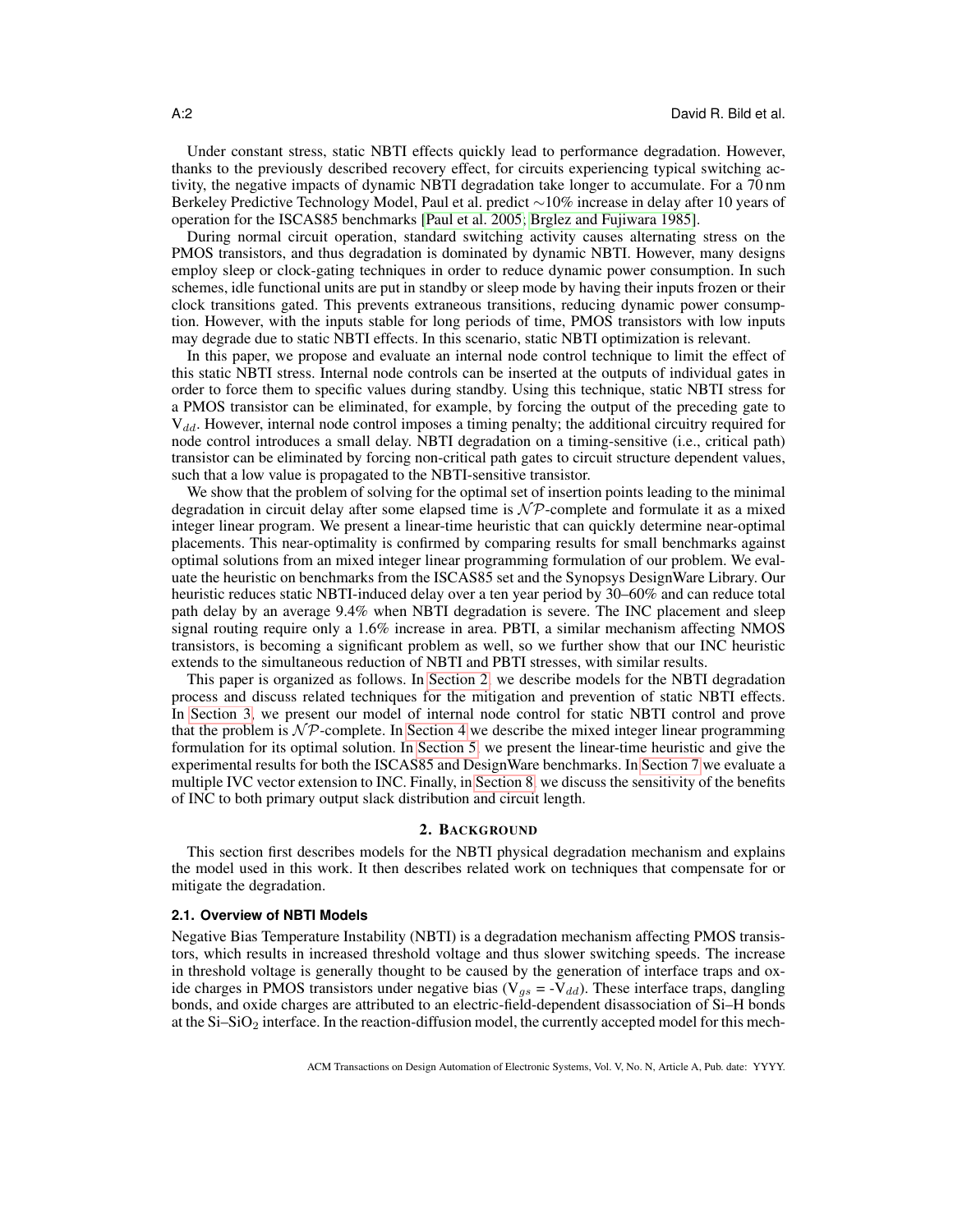anism, the interface trap generation (reaction) results in free hydrogen that diffuses into the oxide (diffusion) [\[Schroder 2007\]](#page-26-1). Both the reaction and diffusion regimes limit the rate of degradation. The specific diffusion species  $(H, H<sub>2</sub>)$ , or a mixture of the two) is not currently known, meaning that there is still debate about the accuracy of the various diffusion models. When the stress is removed, the hydrogen diffuses back towards the interface and can re-bond with the Si. This reversal of the mechanism is known as the recovery effect. The recovery effect complicates attempts to measure NBTI degradation because some of the degradation recovers between the time that the stress is removed and the time that measurements are taken. Several recent review papers provide detailed explanations and discussions of these models [\[Alam and Mahapatra 2005;](#page-25-0) [Schroder 2007;](#page-26-1) [Stathis](#page-26-2) [and Zafar 2006;](#page-26-2) [Huard et al. 2006;](#page-26-3) [Schroder and Babcock 2003\]](#page-26-4).

The NBTI models mentioned in the preceding papers are useful for understanding the physical mechanisms that lead to the degradation, but are too detailed, and thus too slow, for use in circuitlevel analysis. Cycle-based, transistor-level simulation is too time-consuming for use in reliability analysis tools or reliability-aware CAD algorithms. Consequently, several researchers have developed analytical models for predicting NBTI degradation [\[Paul et al. 2005;](#page-26-0) [Wang et al. 2007;](#page-26-5) [Vat](#page-26-6)[tikonda et al. 2006;](#page-26-6) [Bhardwaj et al. 2006;](#page-25-3) [Kumar et al. 2006;](#page-26-7) [Kang et al. 2007;](#page-26-8) [Saluja et al. 2008\]](#page-26-9). As mentioned in the previous paragraph, when the stress on a transistor is removed, the reaction reverses and thus some of the degradation is also reversed. This recovery effect is so pronounced for gates experiencing rapid switching that most analytical models differentiate between static and dynamic stress. Static stress, as might occur in an idle functional unit and with which we are concerned in this work, occurs when the transistor is stressed continuously for a long period of time. Dynamic stress occurs when the stress is repeatedly and alternately applied, as would be common in an operating functional unit.

Much of the analytical literature focuses on dynamic stress. Although models for static stress exist, due to the difficulties in obtaining experimental data for extended-period static stress, they are not accurate for long time periods. These models employ empirical constants that are found by fitting against experimental data. This data is only available for short timescales (e.g., days) and consequently the models fail to fully capture the limiting processes that slow the degradation rate over time, resulting in overestimation of the stress when extrapolated to periods of 5–10 years. The models can be used to determine the evolution of NBTI over time (i.e., the shape of the NBTI degradation versus time relationship) by fixing the amount of degradation after some fixed period (e.g., 10% increase in  $V_{th}$  after ten years) and solving for fitting parameters that match these two boundary conditions (the other being the trivial  $0\%$  increase in  $V_{th}$  after zero years). In this work, however, we are concerned with the aggregate static degradation (i.e., total change in delay after the rated lifetime of the part) and thus employ the following model based on degradations reported in the literature.

### **2.2. Aggregate Static NBTI Model**

Our *static NBTI* model assumes a fixed percentage increase in delay for each gate stressed in idle mode. We note three properties of our particular problem that make this simplification appropriate, but first point out its primary advantage. Our results are parametrized in this one metric, so readers with differing (possibly proprietary) NBTI models can easily estimate the impact of INC for their processes *without actually running our proposed algorithm with their models.* This aggregate model is appropriate, instead of one that explicitly models time, because our problem formulation has the following properties.

- (1) Our technique targets and reduces static NBTI stress only, so we need not model dynamic stress. The performance of INC is independent of any dynamic stress.
- (2) Our technique targets and reduces static NBTI stress in idle mode only. In our problem formulation, signal inputs in idle mode are fixed at design time to control implementation overhead. Thus, our static NBTI model, unlike one for dynamic stress, does not need to incorporate signal probabilities; all nodes have fixed idle-mode values at design time.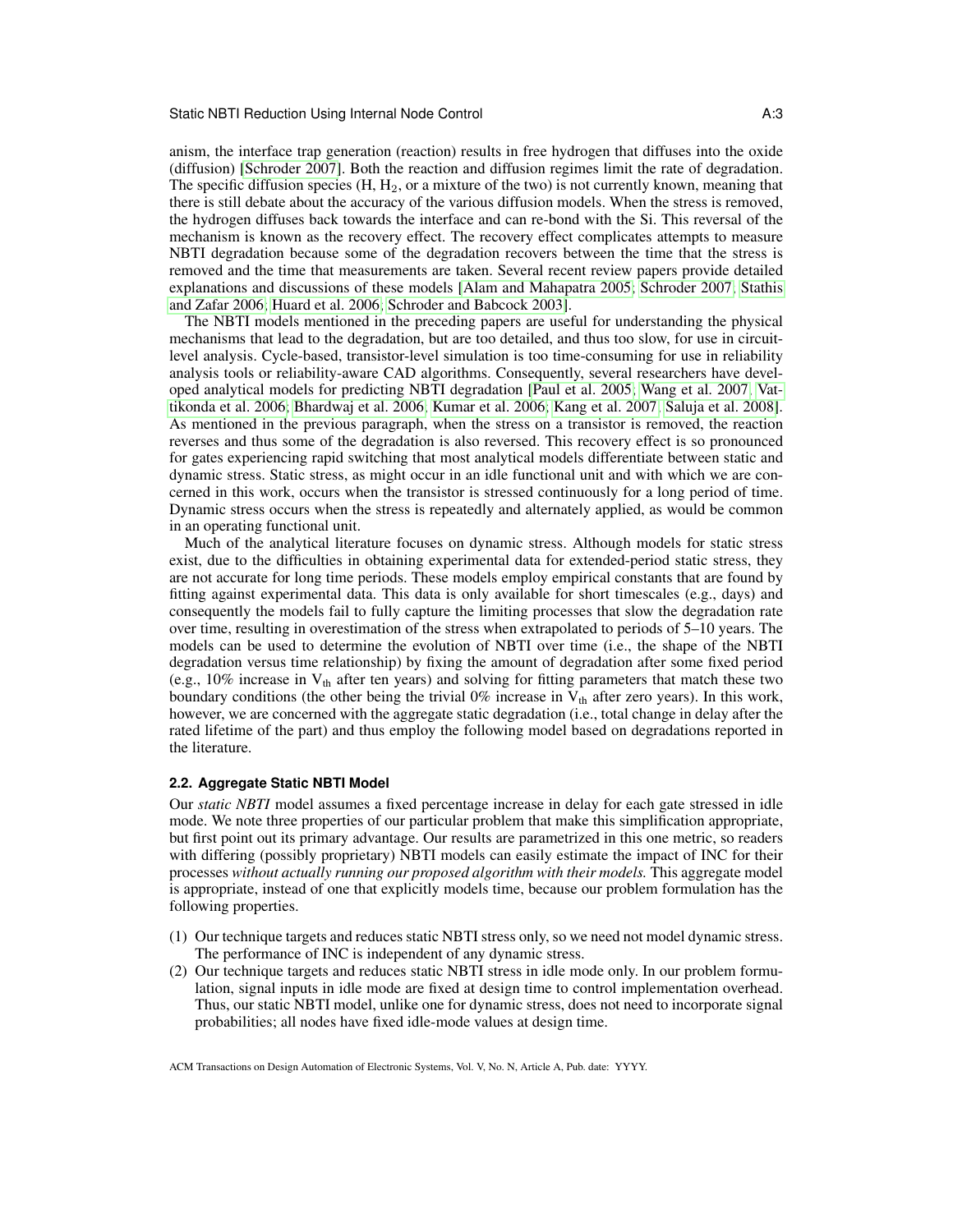(3) The evolution of static NBTI stress over time is unimportant; thanks to its non-decreasing nature, the aggregate  $V_{th}$  degradation at the rated lifetime of the part is the relevant metric.

These three properties together imply that we need not explicitly model the static stress as a function of active-to-standby ratio, input signal probabilities, or time, but can instead assume a fixed degradation per stressed gate at the end of our 10-year target lifetime.

10-year degradation rates reported in the literature vary widely, in some cases due to the differing NBTI-sensitivities of various processes (e.g., high-k dielectrics or nitridization amounts affect NBTI degradation rates [\[Li et al. 2004\]](#page-26-10)) and in others due to the difficulty of estimating the degradation rates for long time durations (e.g., the correct time exponent in the R-D model is still debated [\[Schroder 2007\]](#page-26-1)). Thus, we evaluate our technique at two different degradation percentages, spanning the reported values. The first value, the lower bound, is a 10% increase in delay for each stressed gate [\[Paul et al. 2005;](#page-26-0) [Abella et al. 2007\]](#page-25-4), which translates to an average 3.3% increase in critical path delay for our benchmarks<sup>[1](#page-3-0)</sup>. The second value, the upper bound, is a 50% increase in delay for each stressed gate based on the average degradation reported over a set of representative benchmarks [\[Wang et al. 2010\]](#page-26-11), which translates to an average 16.3% increase in critical path delay for our benchmarks.

The performance of our technique, measured as percent reduction in *NBTI-induced* delay, improves as the NBTI degradation percentage increases. Thus, the results for the 10% stressed-gate degradation assumption are conservative; larger degradation percentages result in greater degradation reduction. However, the impact of NBTI on total path delay is small (3.3% increase) so even full mitigation has limited practical value. Under the 50% stressed-gate degradation assumption, total path delays are significantly impacted (16.3% increase), so those results illustrate the practical value of the INC technique for process technologies and temperatures for which NBTI is a significant problem. [Section 6](#page-15-0) presents additional explanation and full experimental results for both degradation values.

# **2.3. Related Work**

Several techniques have been proposed for dealing with the impacts of NBTI. These methods generally fall into two groups: those that simply compensate for the NBTI-induced timing degradation and those that actively attempt to decrease and mitigate the degradation. In the following two sections, we summarize and discuss existing work of both types.

*2.3.1. Compensating Techniques.* Methods of this class, which includes guard banding, gate sizing,  $V_{dd}$  tuning, and  $V_{th}$  tuning, have been used in industry to compensate for timing degradation. Such techniques compensate for the effects of NBTI at the expense of timing, area, or power because they do not reduce the NBTI-induced degradation.

In guard banding, the maximum clock frequency of a circuit is artificially limited, often by as much as 10%, to compensate for possible future NBTI-induced delay [\[Abella et al. 2007\]](#page-25-4). This ensures that the processor will not fail due to NBTI degradation by sacrificing a significant percentage of the initially-available performance. In gate sizing, the sizes of the transistors are increased, thus increasing the initial speed of the circuit, so that the NBTI-degraded circuit will still meet the timing requirements. However, this technique imposes an 8%–12% area overhead and increases power consumption [\[Vattikonda et al. 2006\]](#page-26-6). Similarly, in  $V_{dd}$  and  $V_{th}$  tuning, the voltage of the circuit is adjusted to increase the initial operating speed [\[Vattikonda et al. 2006\]](#page-26-6). This technique has two problems. First, increasing the operating voltage increases the rate of NBTI degradation, requiring a further increase of  $V_{dd}$ . Second, increasing operating voltage increases the power consumption of the circuit. Techniques that minimize the NBTI degradation are needed.

<span id="page-3-1"></span><span id="page-3-0"></span><sup>&</sup>lt;sup>1</sup> Not all gates on the critical path are stressed; only the stressed subset incur the 10% increase in delay resulting in a substantially smaller increase in total path delay.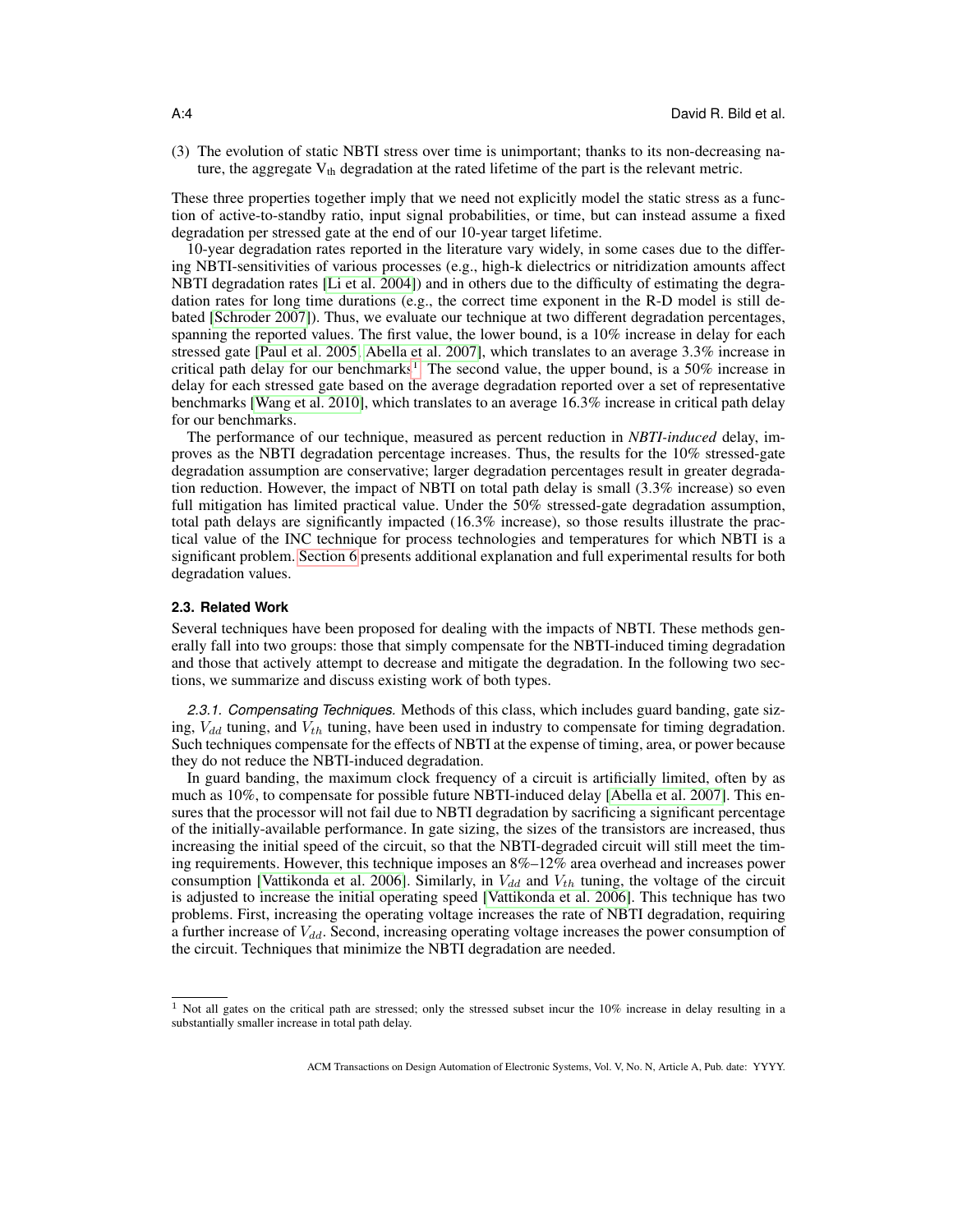#### Static NBTI Reduction Using Internal Node Control **A:5** A:5

*2.3.2. Mitigating Techniques.* Power gating and clock gating methods have been used to reduce the power consumption of idle functional units [\[Tsai et al. 2004\]](#page-26-12). In power gating, a *sleep transistor* that can be turned off to prevent any static or dynamic power consumption is added between the power supply and the functional unit. In clock gating, the clock input to the idle functional unit is disabled to prevent dynamic power consumption. This is often combined with Input Vector Control (IVC) to reduce the leakage power consumption. Leakage power consumption is dependent on the state of the inputs to a gate, and thus in IVC, the functional unit inputs are chosen to minimize the total leakage.

Both techniques could be used for NBTI degradation reduction. Power gating both reduces leakage power and eliminates NBTI degradation, but compared to clock gating and IVC, suffers from increased wake-up latency and must be activated for a minimum number of cycles in order to save energy. Thus, clock-gating methods are more suitable for short sleep durations.

Traditional power gating architectures had a wake-up latency that was orders of magnitude longer than for clock-gated designs [\[Tsai et al. 2004\]](#page-26-12). Recently, Calimera et al. proposed a method for sequentially activating optimally-sized sleep transistors to limit the current draw during wake-up. They show that single-cycle reactivation is possible while limiting the wake-up current of a functional unit to its maximum active current and claim that this avoids ground bounce problems [\[Calimera et al.](#page-25-5) [2009\]](#page-25-5). This certainly prevents dangerous IR-drops that could disrupt neighboring units, but does not necessarily prevent dI/dt drops, which are dependent not on the magnitude of the current, but on its time derivative. Activating an idle functional unit can result in dI/dt-related voltage emergencies as the current draw switches from pure leakage to both leakage and dynamic [\[Joseph et al. 2003\]](#page-26-13); activating a unit which has been power-gated to reduce leakage leads to an even greater change in current, even with the proposed limit on the maximum current. On-chip capacitance can eliminate this problem for short events, e.g., single-cycle current bursts, but for the sustained current draw seen in a freshly-activated functional unit, the dI/dt effects can still lead to voltage emergencies [\[Joseph](#page-26-13) [et al. 2003\]](#page-26-13). Thus, even if it is possible to charge the virtual ground in a single cycle, additional idle cycles may be necessary to prevent dI/dt emergencies. Waking-up a clock-gated functional unit does not require discharging the virtual ground capacitance, implying that it can be accomplished quickly using a smaller change in current than power-gating and thus may be safer for more temporally fine-grained control. In summary, despite recent advances in power gating technology, it appears that clock gating continues to have advantages in the presence of dI/dt effects.

Although power-gating reduces leakage current, enabling the gating consumes additional energy as the virtual ground voltage rises to  $V_{dd}$ . Thus, in order for power-gating to save energy, it must be enabled for enough cycles that the savings due to reduced leakage are greater than the losses from charging the virtual ground. Usami et al. state that for typical arithmetic functional units, the break-even point occurs at about 40–100 clock cycles, depending on temperature [\[Usami et al.](#page-26-14) [2009\]](#page-26-14). Clock gating does not suffer from the virtual ground losses and thus is useful for shorter sleep durations.

Power-gating is a useful technique for both reducing power consumption (static and dynamic) and preventing NBTI degradation when the function unit durations are long. However, clock-gating with IVC (and our proposed internal node control extension) is useful for much shorter duration sleeping (down to one clock cycle). For functional units which are unused for a majority of clock cycles, but are still used frequently (e.g., on average every twentieth instruction uses a particular unit), clock-gating with IVC will outperform power-gating.

Wang et al. investigated the use of IVC to reduce NBTI degradation [\[Wang et al. 2007;](#page-26-5) [Wang et al.](#page-26-15) [2009\]](#page-26-15). In practice, this control can be implemented either by placing MUXes on the inputs or by using a scan-chain. They find that IVC can reduce the degradation by an average 30%, but note that for many circuits, the input vector may only be able to control a few levels of the circuit's internal gates. Wang et al. predict that for future technologies, smaller gate sizings and higher temperatures may increase the benefit of such techniques.

In contrast with IVC, internal node control (our proposed technique) permits much greater control of all levels of the circuit, thereby allowing greater reduction in the NBTI-induced delay. Wang et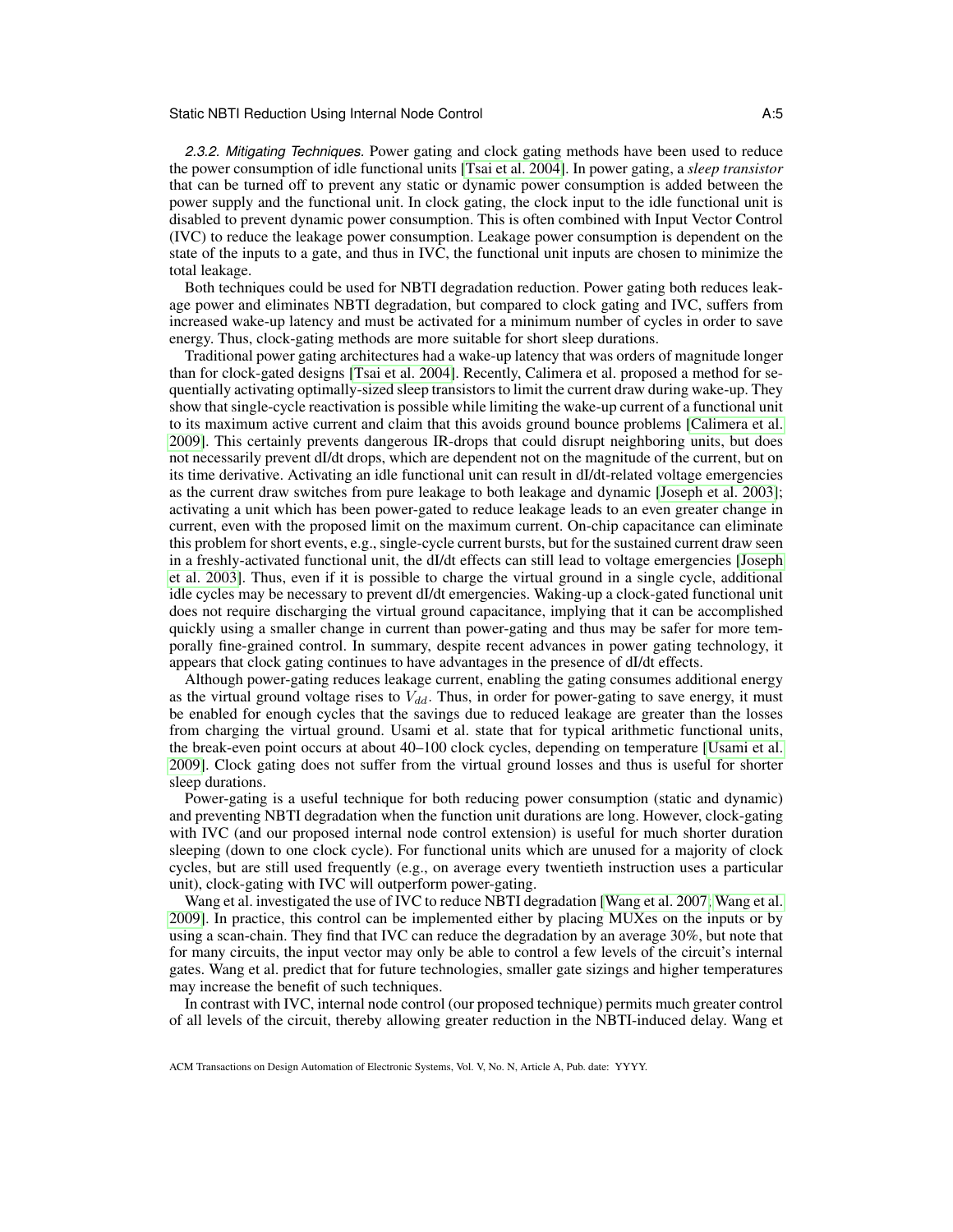

Figure 1. Static CMOS gates modified to include node control [\[Abdollahi et al. 2004\]](#page-25-6). Two additional transistors required.

al. independently and simultaneously published a related technique, gate replacement, at the same conference where our initial work on internal node control was presented [\[Wang et al. 2009;](#page-26-16) [Bild](#page-25-1) [et al. 2009\]](#page-25-1). Our proposed technique, internal node control (INC), is more general than gate replacement. With INC, any gate output can be forced either high or low by a sleep signal. With gate replacement, certain combinations cannot be represented. For example, a two-input NOR gate with a *low* sleep-mode output value can be represented by a three-input NOR gate with the third input driven by an active-low sleep signal. However, a two-input NOR gate with a *high* sleep-mode output value cannot be represented by a standard three-input gate. Wang et al. presented results for the co-optimization of leakage power and NBTI degradation. Our work is distinguished by the optimal MILP formulation, the subsequent comparison of the INC-placement heuristic to the optimal results, the analysis of multiple-vector INC, and the analysis of the sensitivity of INC to circuit size and primary output slacks.

# <span id="page-5-1"></span>3. INTERNAL NODE CONTROL

<span id="page-5-0"></span>Internal node control (INC) refers to setting the states of individual nodes or gate outputs at any layer of the circuit to specific values. With this extension to IVC, further control and thus NBTI mitigation is possible. INC can be implemented by the addition of node control circuitry at the output of each controlled gate.

There are several important observations about INC insertion for NBTI minimization in CMOS. We first describe two specific implementations of INC, one for static CMOS logic originally developed for static power consumption minimization and one for pass-transistor CMOS logic. We then discuss the difficulty of removing NBTI stress from all PMOS transistors in a circuit and note a property of NOR gates that lessens the associated cost. Next, we explain the structural properties of transistors requiring NBTI stress removal and give our problem definition. We show that the problem is  $N \mathcal{P}$ -complete via a reduction from circuit-SAT.

### **3.1. INC Implementation**

Selectively forcing a node to a specific value requires modifying the driving gate. We describe two techniques for doing this, one for static CMOS logic and one for pass-transistor CMOS logic. For a typical standard cell flow, at least three versions of each cell must be included in the library—the unmodified cell, one with INC to force the output low, and one with INC to force the output high. Our INC methods are general to any static or pass-transistor logic cell and can be applied automatically by a CAD tool to an existing library. Furthermore, this additional design and characterization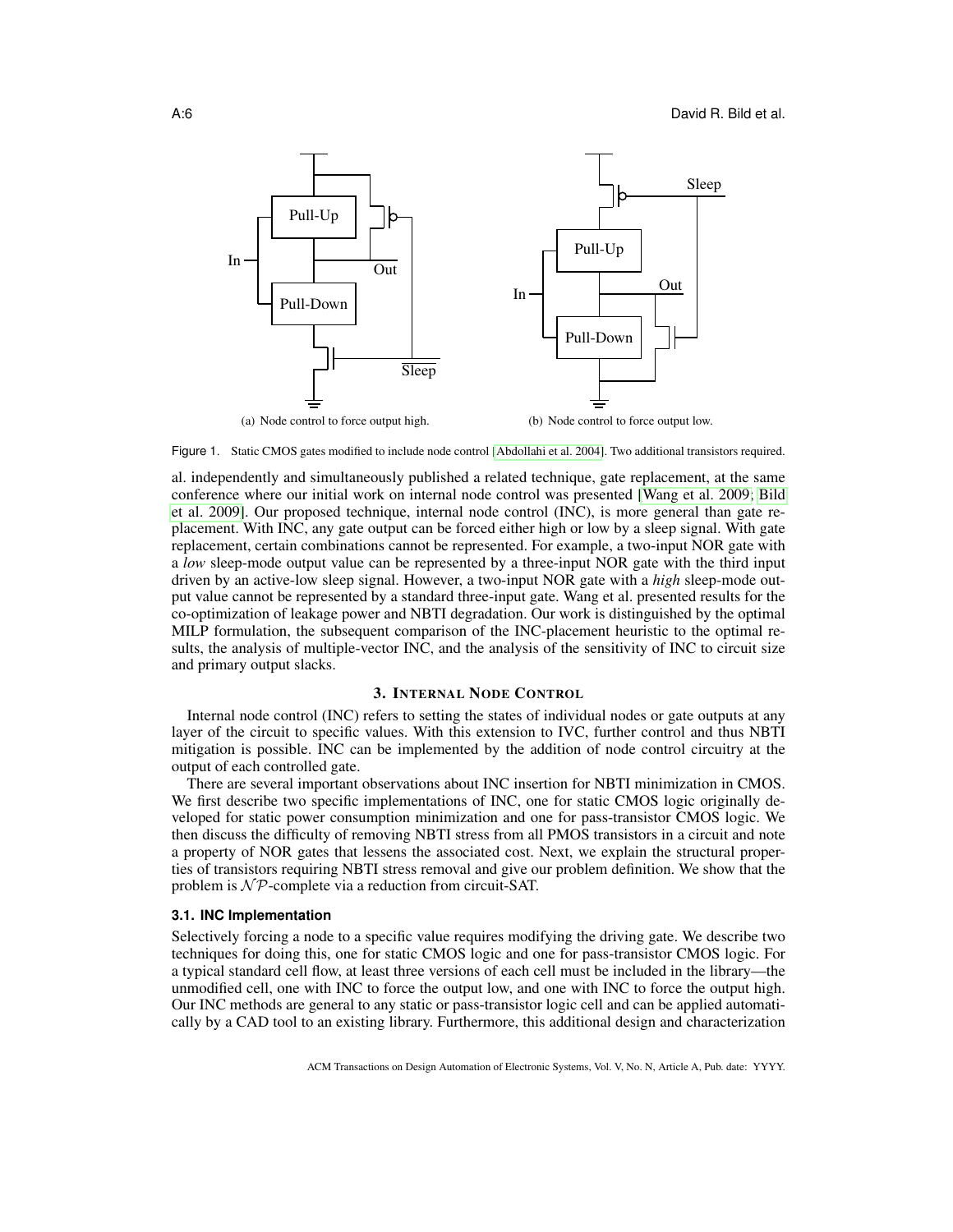<span id="page-6-1"></span><span id="page-6-0"></span>

Figure 2. General method to support INC for pass-transistor CMOS logic gates. Three additional transistors are used.



Figure 3. Pass-transistor XOR gate modified to force the output high (given that, in the sleep state, A=1). Only two additional transistors are used.

work is done only once, when the standard cell library is developed. Individual circuit designers are not impacted. Many libraries already support similar special-purpose versions of their cells for low-power designs and multi-threshold processes.

For static CMOS logic gates (i.e., negative unate functions), we use a technique from Abdollahi, Fallah, and Pedram's work on leakage minimization [\[Abdollahi et al. 2004\]](#page-25-6). To force the output high, the output of the gate is connected to  $V_{dd}$  via a PMOS transistor in parallel with the existing pull-up network, controlled by an active-low sleep signal and the pull-down network is gated by a series NMOS. Note that this transistor is structurally equivalent to the sleep transistor used in some leakage power reduction schemes (e.g., MTCMOS) [\[Roy et al. 2003\]](#page-26-17). To force an output low, a similar modification is made, as illustrated in [Figure 1.](#page-5-1) As mentioned in [Section 2.3.2,](#page-3-1) for some *n*-input cells, an  $n+1$ -input cell is equivalent to one of the INC cells, e.g., a 2-input NAND with INC to force the output high is structurally equivalent to a 3-input NAND.

Pass-transistor logic is often used is standard cell libraries for non-unate primitives like XOR. [Figure 2](#page-6-0) shows an INC implementation for such cells. The output is forced high by the additional PMOS transistor and the pass-logic is gated from the output by an additional transmission gate. To force an output low, replace the PMOS transistor with an NMOS pull-down transistor. This technique requires three additional transistors, but is general.

More-creative approaches can also be used for pass-transistor gates, at greater cost during library development. Note that with our INC technique, the gate inputs in the sleep state are fully determined at design time. Thus, an INC cell must only implement one of the rows of the cell's truth table with the sleep signal active (obviously, all rows with sleep inactive must be implemented). This allows a typical XOR gate to be modified to include INC with only two additional transistors and no additional capacitive output load, as shown in [Figure 3.](#page-6-1) Similar designs could be manually constructed for other primitives.

Unfortunately, the addition of this extra circuitry required for INC increases circuit delay. For a 65 nm Berkeley Predictive Technology Model, [\[PTM 2010;](#page-26-18) [Cao et al. 2000\]](#page-25-7), this technique results in an ∼12.5% increase in delay for a simple inverter. The absolute delay increase is independent of gate type, so the percentage decreases for larger gates.

The delay overhead is smaller for more-complex gates (e.g., a four-input versus a two-input gate), suggesting that INC might be most effective on circuits mapped with preference for such gates.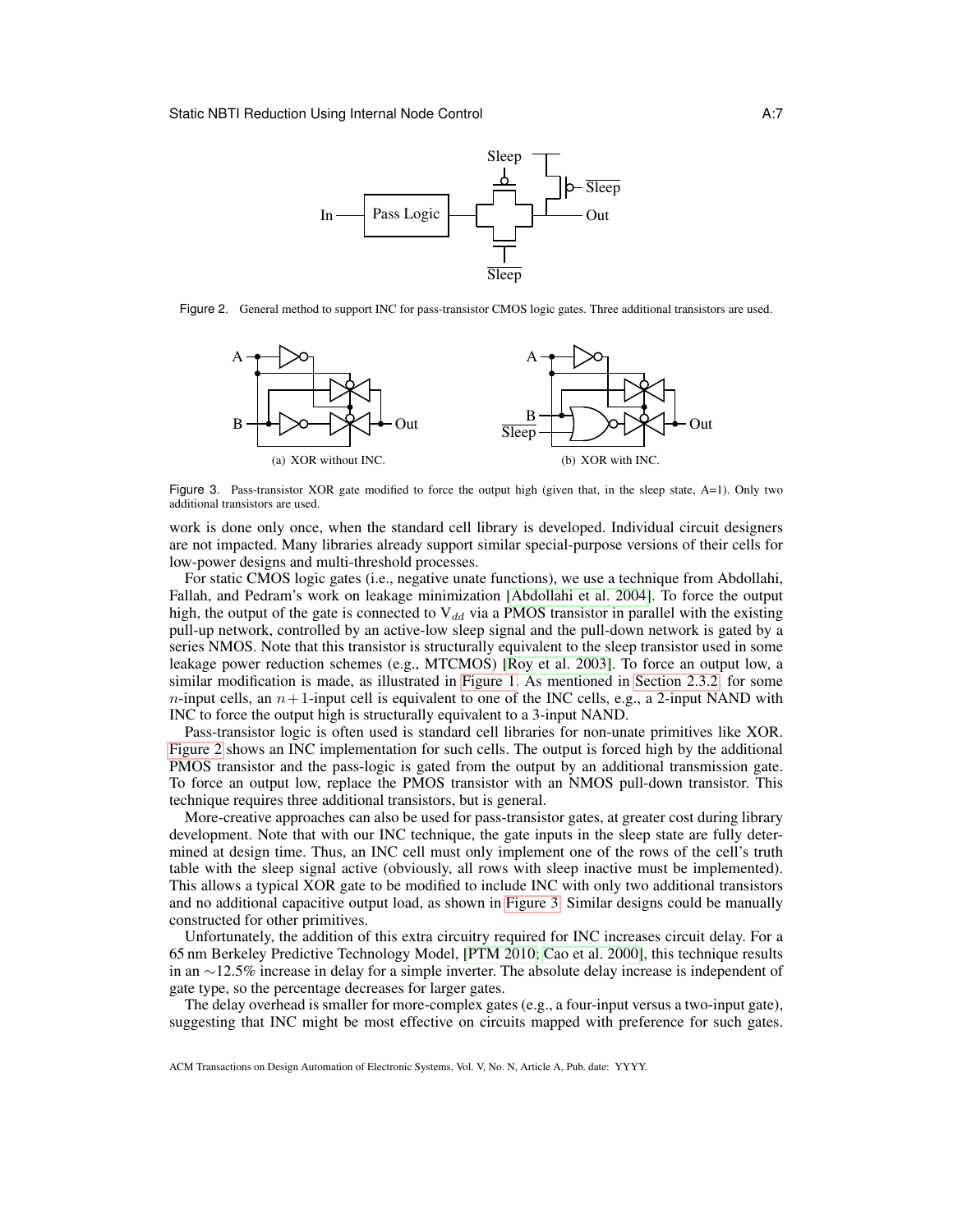

<span id="page-7-1"></span><span id="page-7-0"></span>Figure 4. For a NOR gate, destressing the top PMOS destresses all subsequent transistors in the stack.

This potential further optimization would require changes to the technology mapping stage (e.g., adjusting the cost functions employed by synthesis tools like Synopsys Design Compiler), so we do not further pursue it here. INC is beneficial even without special mapping considerations. Of course, a combined mapping/INC insertion methodology has the potential for even greater benefit and could be pursued in the future.

#### **3.2. Potential of INC for CMOS**

For an inverting logic implementation technology such as static CMOS, if all of the inputs to a gate are high, then the output will be low. Thus, it seems that in order to place non-stressing (high) values on all PMOS inputs, internal node control must be implemented at the output of *every* gate. Recall, however, that NBTI stress is due to negative bias between the source node and the transistor input  $(V_{gs} = -V_{dd})$ ; it is not just due to the low gate voltage. For gates with parallel pull-up networks (e.g., inverters and NAND gates), the source node for each PMOS transistor is always at  $V_{dd}$  and each transistor is stressed whenever the input is low. For gates with series pull-up networks (e.g., NOR gates), the source node voltage, except for the top transistor in the PMOS stack, is dependent on the state of the transistors higher in the stack [\[Kumar et al. 2007\]](#page-26-19). Specifically, the source node voltage for any transistor below an "off" transistor will be close to ground and thus, even for a low input,  $V_{qs}$  will not approach  $-V_{dd}$ . This is illustrated in [Figure 4.](#page-7-0) While this reduces (to one) the number of high inputs needed to eliminate static NBTI stress in a NOR gate, it does not help with the problem of inverting logic. A single high input to a NOR gate will force the output low and thus will still potentially stress the subsequent gate.

To eliminate static NBTI stress on all the PMOS transistors in a circuit, the outputs of most gates must be forced high. Gates feeding only into the lower PMOS transistors of NOR gates are the exception. For a single gate, the delay increase due to INC is similar to the delay increase due to NBTI stress. Consequently, covering every gate with INC will not lead to a net improvement in delay. Focused mitigation is required. That is, it is necessary to find the set of nodes for INC insertion that minimizes the overall circuit delay in the presence of NBTI.

The relevant transistors for NBTI stress removal are those on the critical path or those that, due to NBTI degradation over circuit lifetime, may ultimately be on this path. That is, a critical transistor is one with a timing slack less than its NBTI-induced increase in delay when considering the timing impacts of the NBTI mitigation technique. If all of these transistors can be placed in unstressed states, static NBTI will not increase system delay. Unfortunately, identifying these critical transistors is hard because the application of the mitigation technique (in our case, INC) changes the set of gates that are or could become critical. The slack for each gate depends on the delays of all the prior and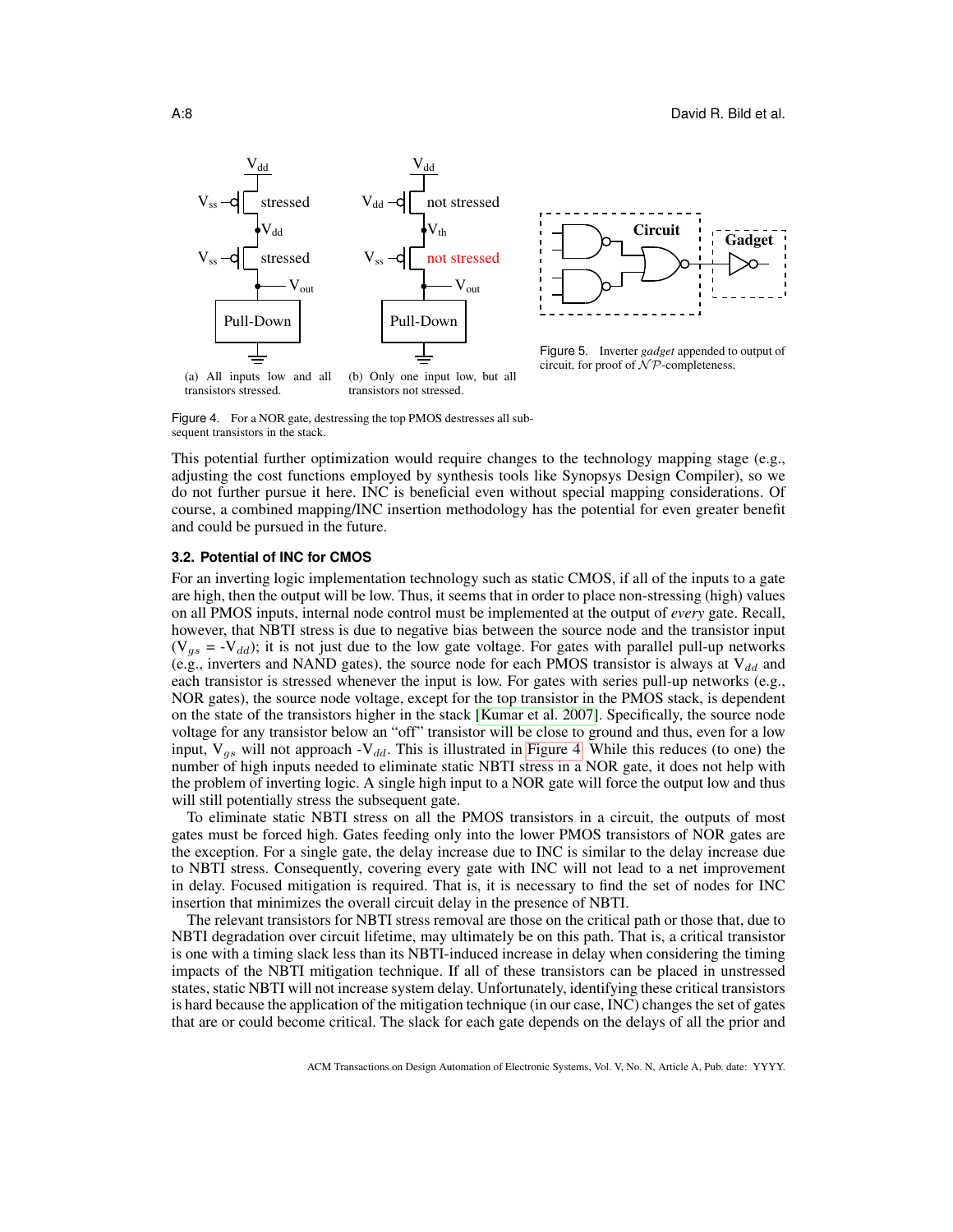<span id="page-8-1"></span>

<span id="page-8-3"></span><span id="page-8-2"></span><span id="page-8-0"></span>Figure 6. Three example INC insertion scenarios. Gates affected by NBTI are drawn in red and labeled with an "S". Critical path lines are darkened. An INC insertion is shown by a square at the output of the affected gate.

subsequent gates along its path. Therefore, it is dependent on the NBTI stress and node control delay of each of those gates as well. The addition of node control to a single gate can, in the worst case, change the slack of every other gate in the circuit. These control nodes introduce additional delay that, depending on their locations, may adversely affect the critical path. This interplay between the mitigation technique and the critical gates implies that non-iterative static timing analysis-based methods [\[Wang et al. 2007\]](#page-26-20), will not work for INC. It is thus necessary to optimally trade off the reduction in NBTI-induced delay and the increase in delay due to the addition of INC.

[Figure 6](#page-8-0) shows three example INC insertion scenarios. These are intended as examples of a subcircuit far removed from the primary inputs of the circuit containing it. IVC loses effectiveness as circuit depth increases, and thus the input vectors for these examples are fixed and IVC is not considered. The critical path in each circuit is shown in bold, and critical path gates stressed by NBTI are labeled with an "S". For simplicity, in these examples we assume that INC insertion does not change the location of the critical path, but only its delay. More specifically, we assume sufficient slack for INC insertion. Note that the MILP and heuristic solutions developed in Sections [4](#page-11-0) and [5](#page-12-0) seek the delay-optimal solution considering both NBTI and INC delays.

Figure [6\(a\)](#page-8-1) shows the insertion of node control inline with the critical path. In this case, the delay added by the node control on the first gate must be less than the NBTI delay on the second gate for there to be a net decrease in delay. Figure [6\(b\)](#page-8-2) illustrates the removal of NBTI from a NOR gate using the previously explained observation about the series PMOS stack. The last example is more complicated. In Figure  $6(c)$ , NBTI stress is removed from the second NAND gate by inserting an INC node off the critical path such that the correct value propagates through to the critical gate. In this scenario, the node control can be added to a gate with sufficient slack, even if that gate is several gates removed from the critical path. Note that although the second NAND gate is stressed by NBTI after INC insertion, the stress does not occur on a critical path input and therefore does not increase total circuit delay. In Sections [4](#page-11-0) and [5,](#page-12-0) we describe optimal and heuristic methods to select the gates to modify with INC.

# **3.3. Problem Definition**

We consider INC insertion as a post-synthesis step in the design process intended to reduce NBTI guard bands. [Figure 7](#page-9-0) illustrates the design flows both with and without the use of INC. In the traditional design flow, an NBTI guard band is subtracted from the target delay to determine the synthesis delay constraint, under which the synthesis process optimizes area and power. With INC,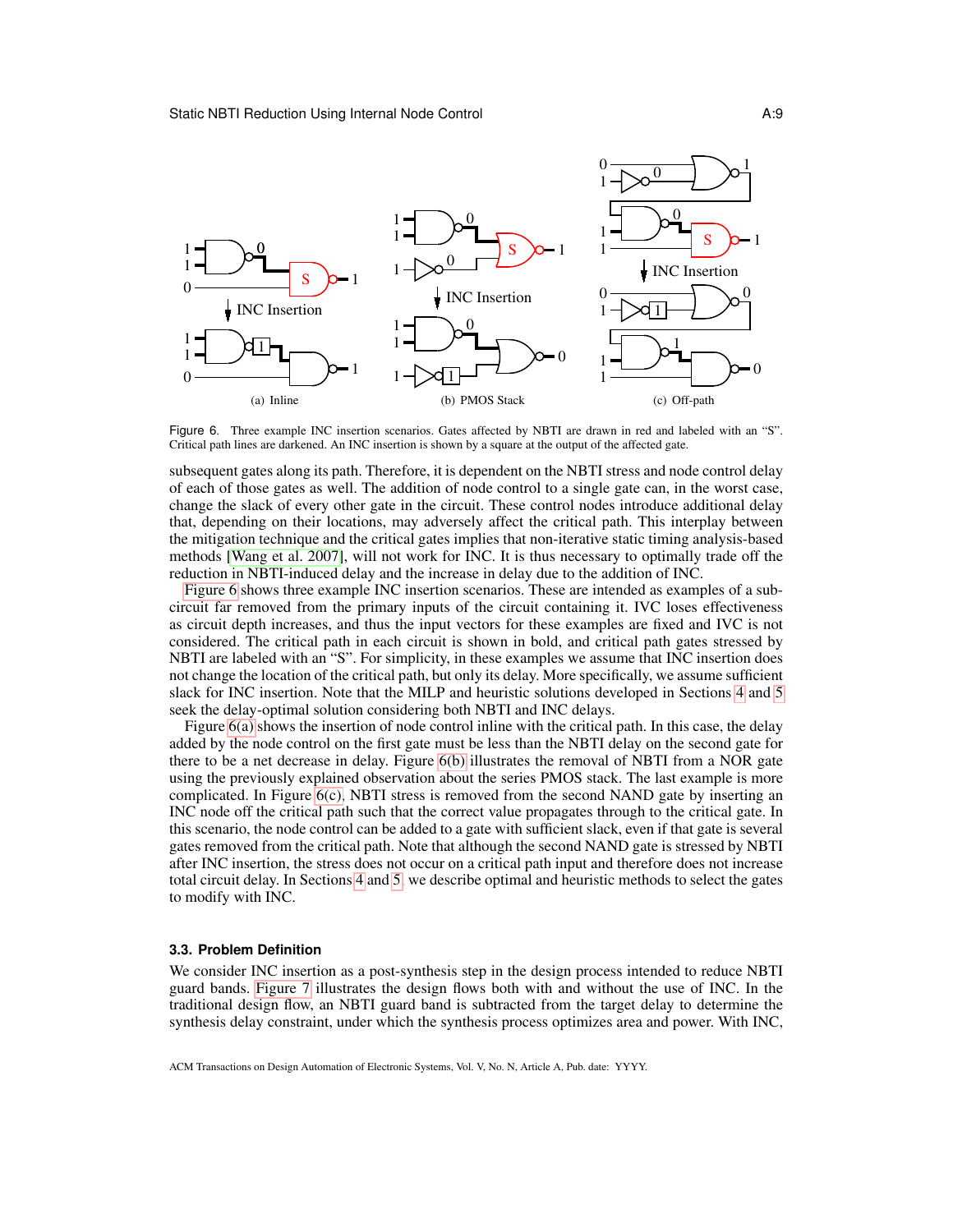

<span id="page-9-0"></span>Figure 7. Comparison of synthesis design flows with and without our INC-based NBTI reduction technique.

the flow is largely the same, but the guard band is reduced by first estimating the impact of INC when determining the synthesis delay constraint and then applying INC after synthesis.

We formalize INC insertion for this design flow as the following optimization problem. The input consists of the combinational circuit output by the synthesis routine, represented as a graph of connected gates. For each gate, three delays are specified: : (i) the basic delay for an unmodified gate, (ii) the increase in delay if INC is added, and (iii) the increase in delay after some period of NBTI-stress, e.g., 10 years. The task is to find the input vector and node control insertion points that minimize the critical path delay after it has been subjected to NBTI stress. In other words, the goal is to minimize the increase in delay between the original unstressed circuit and the INC-modified, stressed circuit.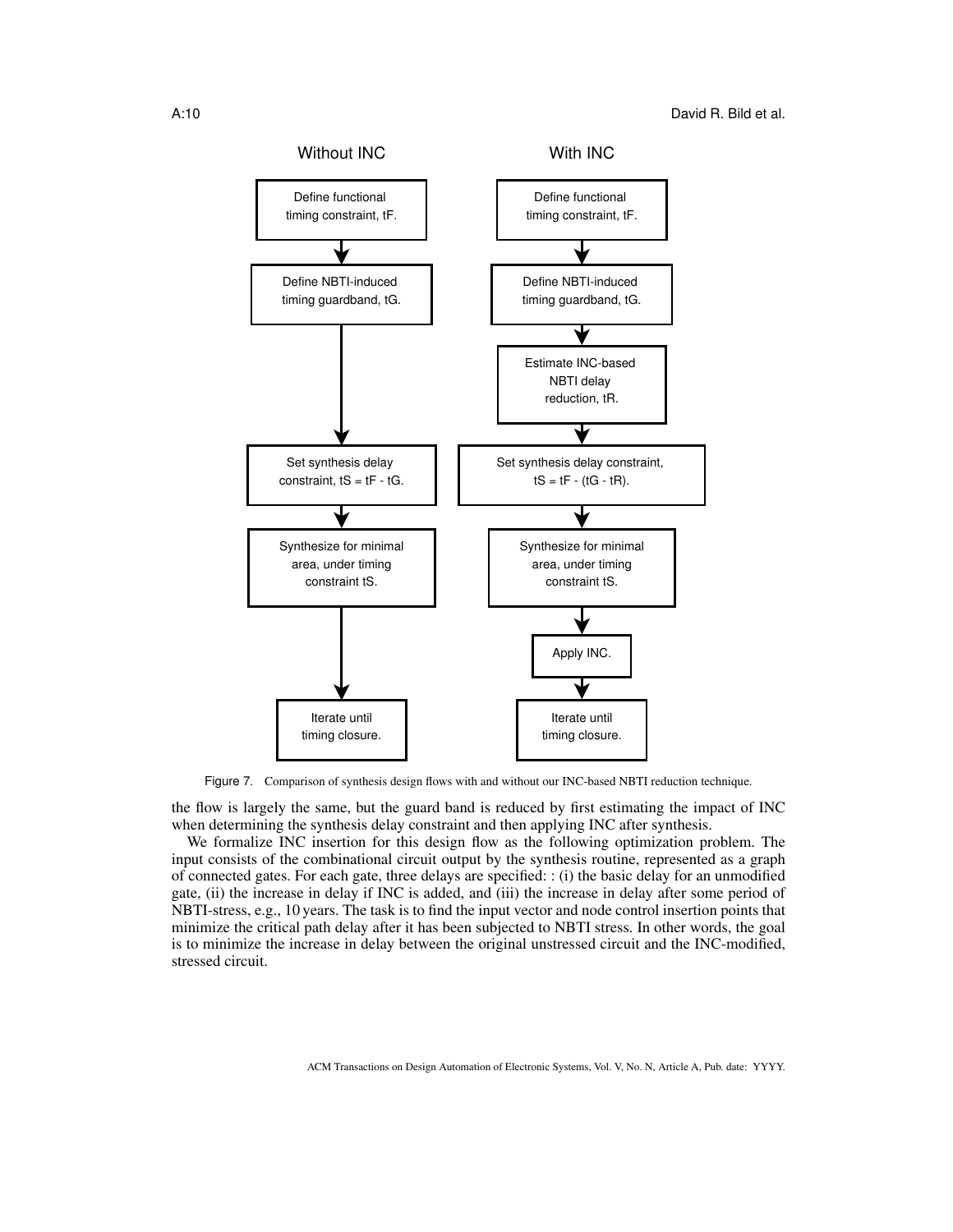# **3.4. Alternate Problem Definition**

The preceding formulation (the one used in this paper) assumes that area and power are essentially fixed when INC is applied post-synthesis, and thus delay is the optimization objective. This formulation has two advantages: (1) the impact of INC is easy to measure as the reduction in circuit delay and (2) it integrates easily in existing design flows with existing synthesis tools. The first benefit simplifies comparing alternative solutions in [Section 6.](#page-15-0) It is, however, the second benefit that led us to choose the constrained-area formulation.

It would be possible to instead constrain delay and optimize some combination of power and area (instead of optimizing delay). However, this would require that the problem definition be broadened to provide a mechanism for controlling area, e.g., changing the technology mapping solution. As a result, this apparently straightforward change in optimization constraints and objectives would couple multiple steps of the design process. Solving this new problem well would require integrating the solutions to the technology mapping and INC insertion problems, requiring a global change to the design flow that would interfere with practical use. However, future research on the alternate formulation has the potential to yield better results.

# **3.5. INC Insertion is**  $\mathcal{NP}$ **-Complete**

We show that the decision version of this problem is  $\mathcal{NP}$ -complete. In the decision problem, instead of minimizing the critical path delay, a delay bound  $b$  is specified and the task is to determine whether an input vector and set of INC placements exist such that the critical path delay is less than or equal to b.

<span id="page-10-0"></span>LEMMA 3.1. *The problem of IVC selection and INC placement for NBTI minimization is in*  $\mathcal{NP}$ .

PROOF. A solution can be easily checked in polynomial time by computing the associated critical path delay. Specifically, the delay can be determined in time linear to the number of gates via a simple topological traversal of the circuit, computing gate output values and arrival times.  $\Box$ 

<span id="page-10-1"></span>LEMMA 3.2. The problem of IVC selection and INC placement for NBTI minimization is  $N \mathcal{P}$ *hard.*

PROOF. To prove that the problem is  $N \mathcal{P}$ -hard, we use a reduction from circuit-SAT. In circuit-SAT, the task is to decide, for a given Boolean circuit  $C$  with a single output, if there is an assignment to the inputs such that the output is true [\[Garey and Johnson 1979\]](#page-25-8). We give a polynomial-time transformation from an instance of circuit-SAT to our problem with specified bound  $b = 0$ .

For each gate in the circuit  $C$ , the intrinsic delay and NBTI delay are set to 0. This ensures that for any inputs, the critical path delay is 0. The INC delays are set to a positive value (e.g., 1), thus ensuring that a solution satisfying the bound  $b = 0$  will not have any INC nodes and that the Boolean function implemented by the circuit remains unmodified.

We add a *gadget* to the output of the circuit in such a way that the critical path delay is greater than 0 if the output is false, and 0 if the output is true. Specifically, an inverter is inserted at the output of the circuit, as shown in [Figure 5.](#page-7-1) The basic delay is set to 0 and the NBTI delay is set to a positive value  $(e.g., 1)$ . The INC delay is unimportant but can be set to 0. If the output of the original circuit  $C$  is true, the inserted inverter will not be stressed by NBTI, and the critical path delay will be 0. If the output is false, the inverter will be stressed and the delay will be positive, thereby exceeding the bound  $b = 0$ .

In short, any circuit-SAT problem instance can be solved as an instance of our problem using this transformation. The circuit-SAT instance has an accepting input assignment if and only if the transformed problem has an input assignment leading to a critical path delay of 0.  $\Box$ 

THEOREM 3.3. *The problem of IVC selection and INC placement for NBTI minimization is* N P*-complete.*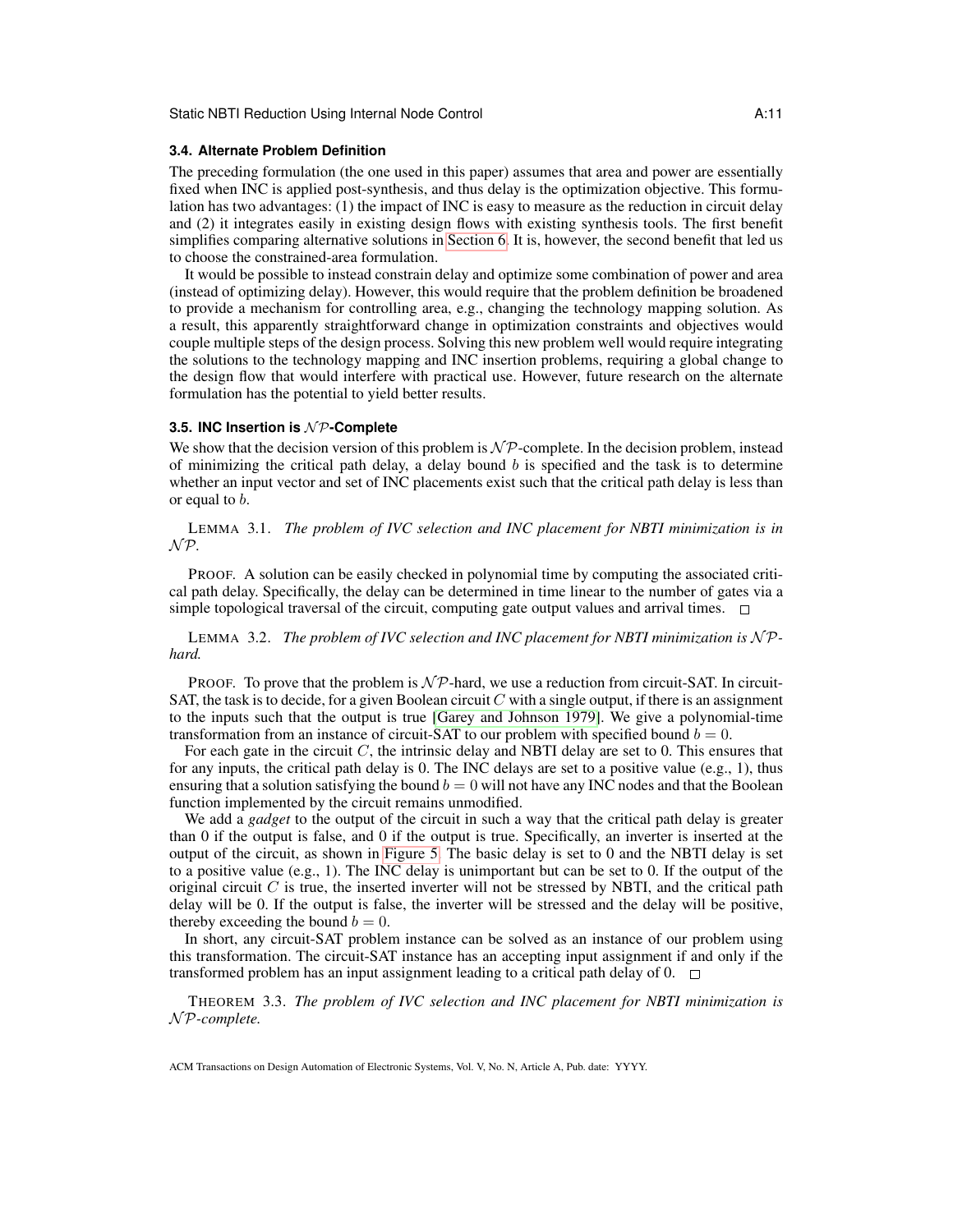<span id="page-11-1"></span>

| $x_p$ | $c_n$ | $f_n$ | $x_n$ |
|-------|-------|-------|-------|
|       | 0     |       |       |
| 0     | 0     |       | 1     |
| 0     | 1     | 0     | 0     |
| 0     | 1     | 1     | 1     |
| 1     | 0     | 0     | 0     |
| 1     | 0     | 1     | 0     |
| 1     | 1     | 0     | 0     |
|       |       |       |       |

Figure 8. Truth table for an inverter with INC.  $x_p$  is the input,  $c_n$  is the INC selection variable,  $f_n$  is the forced value, and valn is the output.

**PROOF.** This follows from Lemma [3.1](#page-10-0) and Lemma [3.2.](#page-10-1)  $\Box$ 

# 4. OPTIMAL FORMULATION

<span id="page-11-0"></span>To further formalize our problem description, we describe it as mixed integer linear program (MILP) formulation that may be used to find optimal solutions. Additionally, this formulation is used in [Section 6](#page-15-0) to show that our proposed heuristic produces near-optimal results.

A combinational circuit is modeled as a directed acyclic graph  $G = (V, E)$ . V is a set of primary inputs ( $I \subset V$ ), gate outputs ( $N \subset V$ ), and primary outputs ( $Q \subset V$ ). E is a set of directed edges modeling connections between two gates. The gate outputs  $N$ , are further divided into three sets  $N_I$ ,  $N_R$ , and  $N_D$  representing NOT, NOR, and NAND gates.  $P_v$  are the predecessors of gate v.

The intrinsic delay of a gate is  $d_{int}(n)$ . The increase in delay due to NBTI stress is  $d_{nbit}(n)$ , and the increase in delay due to the addition of node control on the gate output is  $d_{inc}(n)$ .

The following variables are used.  $c_n$  is a binary variable:

$$
c_n = \begin{cases} 1 & \text{if INC is added to gate } n \\ 0 & \text{otherwise} \end{cases}
$$

 $f_n$  is a binary variable representing the forced value of node n, if  $c_n$  is  $1.0 \le x_v \le 1$  is the value of node v. If  $c_v$  is 1, then  $x_v$  is  $f_v$ . Otherwise, it is determined by the inputs to the gate. For  $v \in I$ ,  $x<sub>v</sub>$  is explicitly constrained to be binary.  $t<sub>v</sub>$  is the earliest arrival time at node v.

We optimize the circuit delay by minimizing the maximum output arrival time:

<span id="page-11-2"></span>
$$
\text{minimize } \max_{\forall q \in Q} t_q \tag{1}
$$

The Boolean function of the gates, combined with the node control, is modeled by a set of constraints that force each output  $x_v$  to the proper value based on  $c_v$ ,  $f_v$ , and the inputs to node v. These constraints are equivalent to those specifying the convex hull of the function, where each input and output represents one dimension. For example, the truth table for an inverter, shown in [Figure 8,](#page-11-1) leads to the following constraints. NAND and NOR gates are similarly determined.

$$
\forall n \in N_I: c_n + f_n - x_n \le 1\nc_n - f_n + x_n \le 1\n-f_n + x_n + x_p - 1 \le 0\n-c_n + x_n + x_p - 1 \le 0\n-x_p + f_n - x_n \le 0\n-x_p - c_n - x_n \le -1
$$

The earliest arrival times are modeled by constraining a node v's arrival time to be later than or equal to all of its inputs' arrival times plus any delays associated with the gate. The intrinsic delay  $d_{int}(v)$  of each gate is always included. The internal node control delay  $d_{inc}(v)$  is only included if  $c_v$  is 1. The NBTI delay  $d_{nbit}(v)$  is included when, based on the inputs, the gate is stressed. For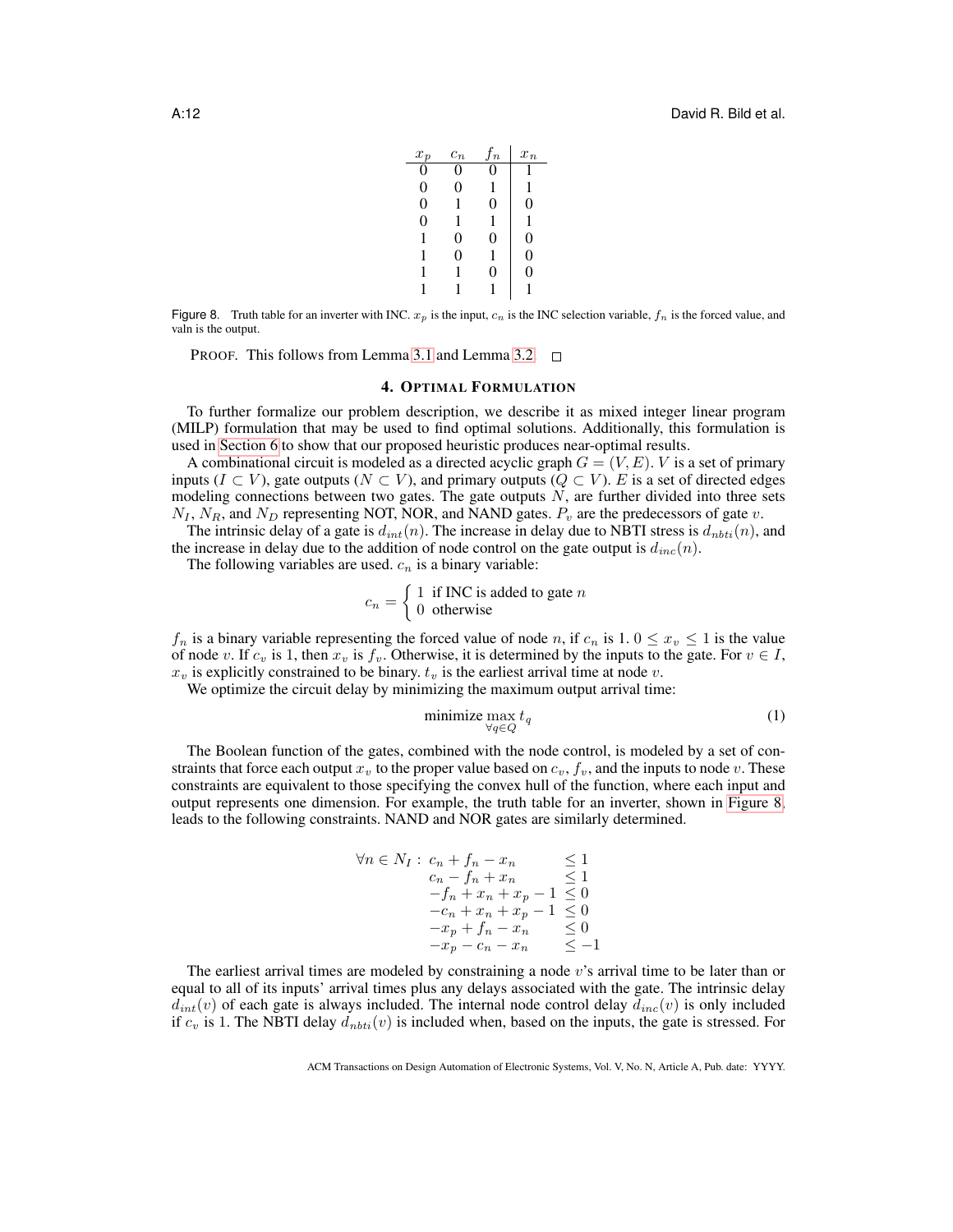

Figure 9. A circuit partitioned into rooted trees, with the *dangling inputs* labeled DIx.

NOT and NAND gates, the following constraint enforces this relationship.

$$
\forall n \in N_I \cup N_D, \forall p \in P_n : t_n \ge t_p + d_{int}(n) + (1 - x_p)d_{nbt}(n) + c_n d_{inc}(n)
$$

As discussed in the previous section, if any input to a NOR gate is high, we assume that the whole gate is unstressed. The variable  $0 \leq s_n \leq 1$  is 1 if NOR gate  $n \in N_R$  is stressed and 0 otherwise. Thus, the following constraints implement the arrival time computation for NOR gates.

$$
\forall n \in N_R, \forall p \in P_n : 1 - s_n \ge x_p
$$
  

$$
1 - s_n \le \sum_{r \in P_n} x_r
$$
  

$$
t_n \ge t_p + d_{int}(n) + s_n d_{nbti}(n) + c_n d_{inc}(n)
$$

Optimization Objective [1](#page-11-2) ensures that the arrival times on the critical path are minimal.

### <span id="page-12-1"></span>5. HEURISTIC SOLUTION

<span id="page-12-0"></span>The MILP-based optimal solution method is not practical for large circuits because this problem is  $N \mathcal{P}$ -complete. A heuristic solution that provides good, and ideally near-optimal, solutions in a reasonable amount of time is necessary. In this section, we describe a linear-time algorithm for input vector selection and internal node control placement. Our technique is inspired by work on leakage power minimization by Cheng, Chen, and Wong [\[Cheng et al. 2008\]](#page-25-9), but differs by appropriately handling the non-additive cost function required for the INC placement problem.

### **5.1. Overview**

Our heuristic (see [Algorithm 1\)](#page-13-0) takes advantage of the fact that the problem can be solved optimally for rooted-tree structures in linear time. It first partitions a given circuit into rooted trees by removing some connections between gates (line 1). This partitioning creates *dangling inputs* at these gates whose input connections were removed, as illustrated in [Figure 9.](#page-12-1) Values are assigned to these dangling inputs (line 2) and the optimal values for the primary inputs and INC placements are chosen for each partition (lines 4–6). The values for the dangling inputs are updated based on the new outputs of their parent gates in the original circuit (line 7) and the solutions for the partitions are recomputed based on these new dangling input values (line 3). This iteration continues until the solution has converged (lines 8–10) or a pre-set number of iterations has been reached (line 3). Convergence is identified when the values for the dangling inputs do not change between two consecutive iterations. To ensure convergence, when the re-visitation of a solution is detected, the circuit is repartitioned (lines 11–13). Empirical results show that this repartitioning breaks oscillations and leads to convergence.

# **5.2. Partitioning and Initial Solution**

Solution quality is highly dependent on the method used to partition the circuit and the initial values assigned to the dangling inputs. Tree-based partitioning has been proposed for several circuit design problems in the past, including leakage power minimization and technology mapping [\[Cheng et al.](#page-25-9)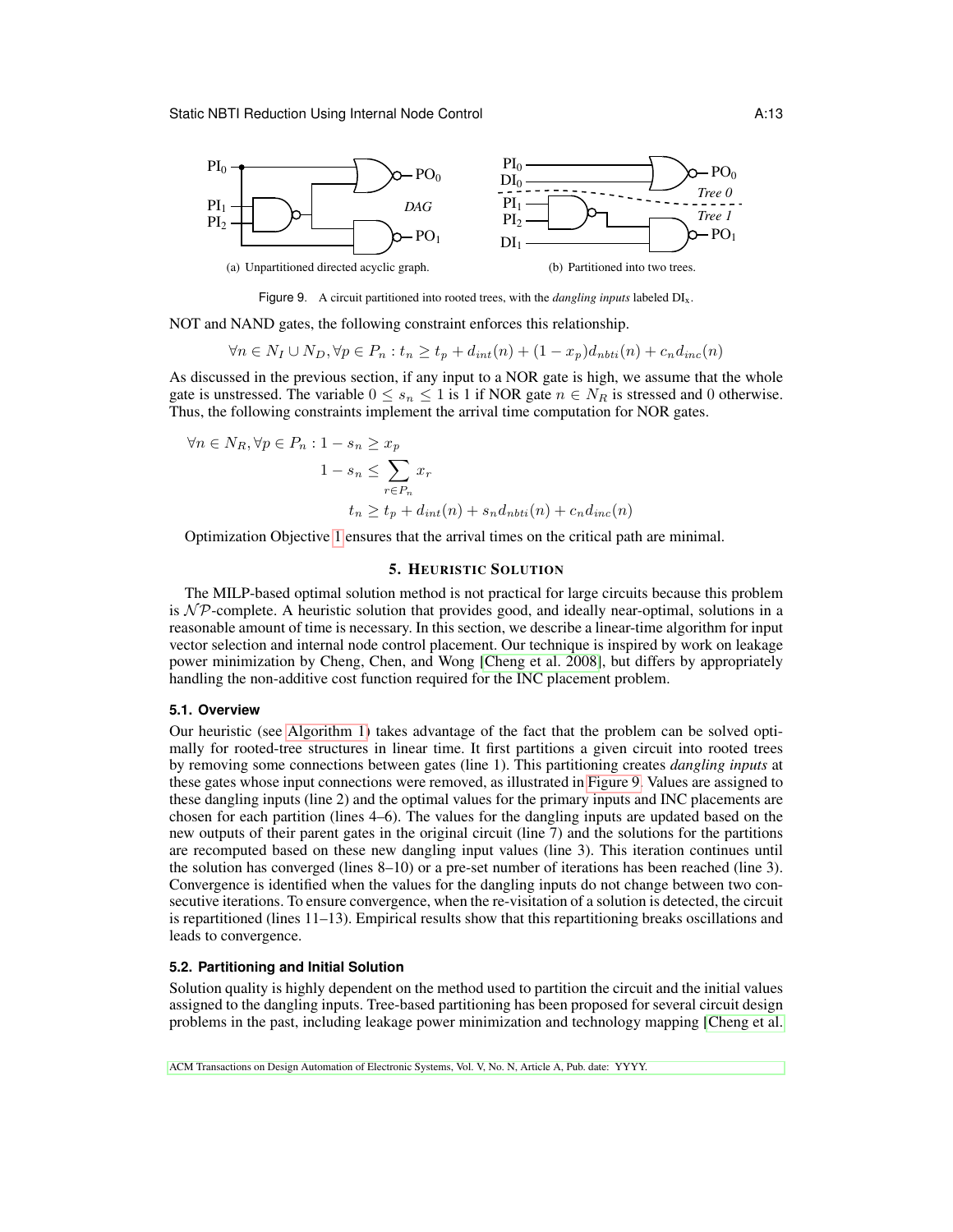Algorithm 1 INC Placement Heuristic Overview

# <span id="page-13-0"></span>**Require:** circuit  $G$

Require: maximum number of iterations, N

- 1: partition circuit into trees
- 2: select initial values for dangling inputs
- 3: for  $i = 0$  to N do
- 4: for all partitions do
- 5: choose IVC and INC using tree-optimal algorithm
- 6: end for
- 7: update dangling input values
- 8: if solution is the same as previous then
- 9: break {Solution has converged.}
- $10:$  end if
- 11: if oscillation is detected then
- 12: repartition the circuit
- 13: end if
- 14: end for
- 15: greedily remove INCs which do not affect delay
- 16: return input vector and INC placements

[2008\]](#page-25-9). For these problems, the cost function (e.g., total leakage power and circuit area) is additive: the overall cost is essentially the sum of the costs of the individual partitions. It is thus important to maximize the sizes of the partitions in order to maximize the effectiveness of the tree-optimal algorithm. The specific choice of which connections to remove, though, is not as critical.

For INC placement, the cost function is not additive: the critical path delay for the entire circuit is not the sum of the critical path delays of each partition. Thus, in addition to maximizing the sizes of the partitions, it is also important to keep the original critical path in a single partition. Of course, for circuits with parallel critical paths, this will not always be possible. Our partitioning algorithm avoids cutting these critical paths by using slack information to determine which connections to remove. In a rooted-tree structured circuit, each gate has a fanout of 1. Thus, for each gate with a fanout greater than 1, our partitioning algorithm keeps the connection with the smallest slack, removing the others. Dangling inputs are inserted at the broken connections.

Computing the slack values for initial partitioning requires an initial IVC and INC assignment. We choose these initial values by applying the tree-optimal algorithm to the unmodified directed acyclic circuit. The circuit is not tree-structured and as a result, conflicts will occur in the backward pass phase of the algorithm. At each gate with a fanout greater than 1, the child gates may require differing output values from their shared parent. In these cases, the value required by the majority of the children is chosen. In the case of a tie, 1 is chosen because, in general, it will prevent NBTI stress on the child gates. After partitioning, the dangling inputs are set to the values from this initial partitioning.

For circuits with reconvergent critical paths, it will not be possible to place both critical paths in the same partition. This can occur, for example, in highly optimized circuits in which many paths are critical or near-critical. To show that the heuristic still performs well in such cases, its performance on large industrial scale benchmarks with many critical and near-critical paths is presented in [Section 6.1.](#page-15-1)

When oscillation is detected during the iterative solution process, the circuit is repartitioned. Slack values are computed using the current solution, with dangling inputs reconnected to and taking the value of their original driving gates. Because the slack values are likely different from the initial partitioning, this results in a different partitioning, breaking the oscillation and commonly reassigning the possibly-different critical path to a single partition.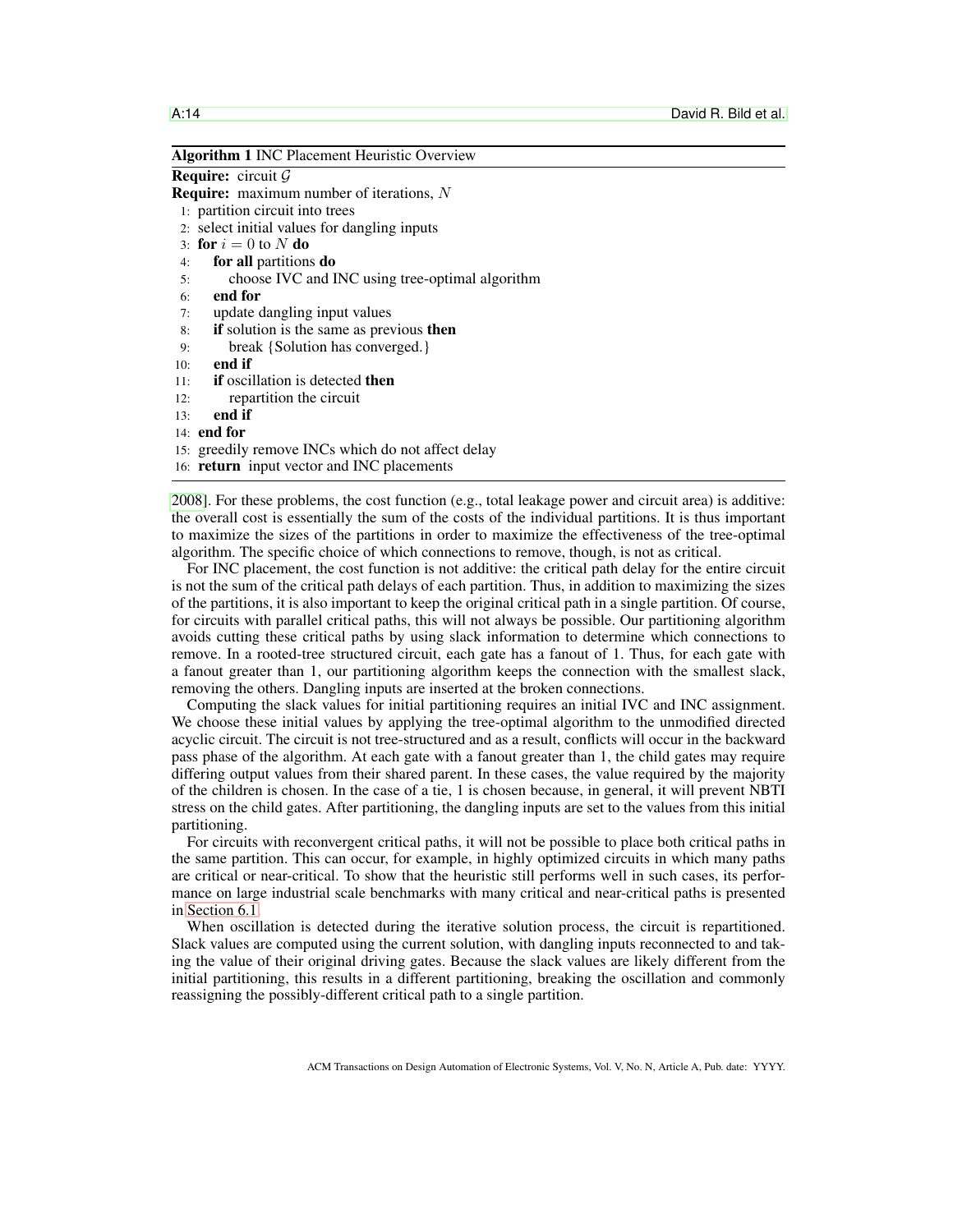<span id="page-14-0"></span>

| <b>Algorithm 2</b> Tree-Optimal Algorithm                                                  |
|--------------------------------------------------------------------------------------------|
| <b>Require:</b> tree-structured circuit partition $P$                                      |
| <b>Require:</b> arrival times and node values for dangling inputs {Forward Pass}           |
| 1: for all gates g in a topological ordering of $\mathcal P$ do                            |
| for all combinations of inputs $i$ do<br>2:                                                |
| compute arrival time and output value using the arrival times of $g$ 's parent gates<br>3: |
| compute arrival time and output value if INC is added<br>4:                                |
| end for<br>5:                                                                              |
| store $i$ with a 0 output and the smallest arrival time<br>6:                              |
| store $i$ with a 1 output and the smallest arrival time<br>7:                              |
| $8:$ end for                                                                               |
| {Backward Pass}                                                                            |
| 9. choose primary output value with smallest arrival time                                  |
| 10: for all gates g in a reverse topological ordering of $\mathcal P$ do                   |
| select the stored $i$ with the output that matches the child's selected $i$<br>11:         |
| $12:$ end for                                                                              |
| 13: <b>return</b> the input values and the INC placements                                  |

#### **5.3. Tree-Optimal Algorithm**

The tree-optimal algorithm is shown in [Algorithm 2.](#page-14-0) The algorithm takes as input a tree-structured circuit partition and, for each of the dangling inputs, the arrival time and node value. For primary inputs, the arrival time is assumed to be 0 and the node value is determined by the algorithm. The algorithm consists of two phases, the forward pass and the backward pass. In the forward pass, two pieces of information are computed for each gate, the input combination and INC state with a 0 output and the smallest arrival time, and the input combination and INC state with a 1 output and smallest arrival time. Specifically, the gates are examined in topological order (line 1). For each gate, each possible input combination is examined (line 2). The output value is computed and, using the arrival times previously computed for the parent gates, the arrival time is computed (line 3). The value and arrival time if INC are added is also computed (line 4). For each output value, 0 and 1, the input combination and INC state with the smallest arrival time is stored (lines 6–7). It is possible for several input vectors to lead to the same minimum arrival time. In the case of such ties, the number of non-stressing inputs is maximized by choosing the *covering* input vector. An input vector x is said to cover input vector y if x has 1 values in each position that y does and at least 1 additional position. For example, the vector "1011" covers the vector "1010". The intuition is that non-stressing values are preferred for NBTI minimization and thus are less likely to conflict via the dangling inputs with assignments in other partitions. In the backward phase, a specific value (and thus INC state) is chosen for each of the gates. Specifically, the primary output value and corresponding input combination with the smallest arrival time is chosen (line 9). The remaining gates are then examined in a reverse topological order (line 10). For each gate, the required output value is specified by the chosen input combination for its child. The corresponding inputs are chosen for the gate (line 11).

# **5.4. Runtime**

The heuristic requires time linear in the number of gates. Partitioning is performed with a single topological traversal. The tree-optimal algorithm requires one traversal for each phase. Although all the input combinations for each gate must be examined, this is effectively constant time because the number of inputs is restricted. Finally, the overall algorithm iterates multiple times, but empirical results show that it converges rapidly and thus the maximum number of iterations can be limited to a small constant. 15 iterations were used in all our reported results and were sufficient for problem instances with widely varying sizes.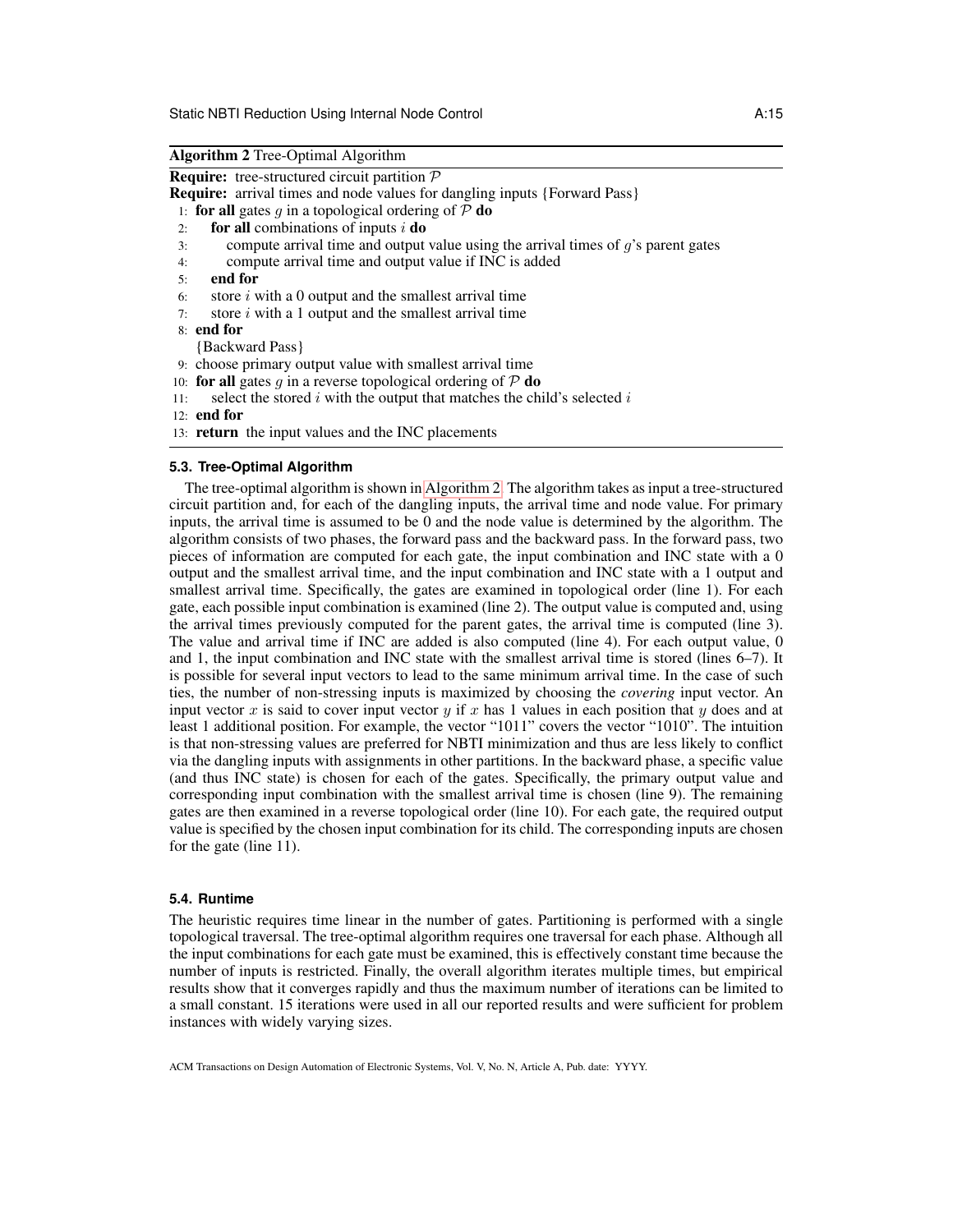<span id="page-15-2"></span>

| <b>Circuit</b>  | <b>Function</b>             | <b>Architecture</b> | <b>Timing</b>     | Gate  | <b>Heuristic</b> |
|-----------------|-----------------------------|---------------------|-------------------|-------|------------------|
|                 |                             |                     | <b>Constraint</b> | Count | <b>Runtime</b>   |
|                 |                             |                     | (p <sub>S</sub> ) |       | (s)              |
| add64_rpl       |                             | ripple-carry        | 1100              | 1263  | 1.3              |
| add64 cla       | 64-bit integer adder        | carry-lookahead     | 1100              | 1249  | 1.0              |
| add64_pparch    |                             | parallel-prefix     | 1100              | 1172  | 2.0              |
| addsub64_rpl    | 64-bit integer              | ripple-carry        | 1200              | 1522  | 1.9              |
| addsub64 cla    | adder/subtractor            | carry-lookahead     | 1200              | 1487  | 2.7              |
| addsub64_pparch |                             | parallel-prefix     | 1200              | 1476  | 1.7              |
| mult32 csa      | 32-bit integer multiplier   | carry-save          | 8500              | 15157 | 32.7             |
| mult32_pparch   |                             | parallel-prefix     | 2700              | 9736  | 20.5             |
| $ash64$ mx2     |                             | 2:1 multiplexers    | 700               | 1617  | 2.1              |
| ash64 str       | 64-bit arithmetic shifter   | speed-optimized     | 900               | 1556  | 2.3              |
| ash64 astr      |                             | area-optimized      | 900               | 1556  | 2.3              |
| $bsh64$ mx2     |                             | $2:1$ multiplexers  | 600               | 981   | 0.7              |
| bsh64 str       | 64-bit barrel shifter       | speed-optimized     | 600               | 981   | 0.7              |
| bsh64 astr      |                             | area-optimized      | 600               | 981   | 0.7              |
| fp_addsub64_rtl | 64-bit floating point       | area-optimized      | 5400              | 5705  | 11.2             |
| fp_addsub64_str | adder/subtractor            | speed-optimized     | 5100              | 7362  | 14.2             |
| fp_mult32_rtl   | point<br>32-bit<br>floating | only choice         | 4200              | 8845  | 17.7             |
|                 | multiplier                  |                     |                   |       |                  |
| $crc64$ str     | 64-bit CRC-32 cyclic re-    | only choice         | 3400              | 2275  | 4.1              |
|                 | dundancy checker            |                     |                   |       |                  |

Table I. Descriptions of the DesignWare Benchmarks

# 6. EXPERIMENTAL RESULTS

<span id="page-15-0"></span>We implemented the proposed heuristic in Python and evaluated it on both the ISCAS85 combinational benchmarks [\[Brglez and Fujiwara 1985\]](#page-25-2) and a set of larger benchmarks from the Synopsys DesignWare Library. After a brief explanation of the experimental setup, this remainder of this section presents the results and analysis of this evaluation.

The ISCAS85 benchmarks are used because of their ubiquity and small size. Due to their relatively small gate counts, the ISCAS85 benchmarks are appropriate for use with the optimal MILP formulation and thus are used in [Section 6.2](#page-17-0) to show the near-optimality of the heuristic. However, real industrial designs for which INC is most useful generally will be much larger. The Design-Ware benchmarks are used to verify the effectiveness on INC on larger circuits and are described in [Table I.](#page-15-2) We have included all available architectures for designs with multiple architectures. Each design was synthesized for the strictest timing deadline that could be met by Design Compiler.

The benchmarks circuits were mapped to a seven gate library {inv, nor2, nor3, nor4, nand2, nand3, nand4} using Synopsys Design Compiler. For consistency, the gates were sized for a maximum fanout of three. Timing information for the gates (with and without node control) was obtained through HSpice simulations using the 65 nm Berkeley Predictive Technology Model [\[Cao](#page-25-7) [et al. 2000;](#page-25-7) [PTM 2010\]](#page-26-18). The timings for these self-developed gates, without node control, were calibrated to similar gates in a TSMC 65 nm library to ensure that the timings were representative of real-world libraries [\[TSMC 2006\]](#page-26-21). The static NBTI model presented in [Section 2.1](#page-1-1) is used to calculate the static NBTI delay. Separate results are reported for the 3.3% and 16.3% path degradation cases (corresponding to 10% and 50% stressed-gate degradation percentages).

All tests were done on a 3.0 GHz Intel Core2 Duo E8400 processor with 4 GB of RAM. The runtimes are shown in the "Heuristic Runtime" column of [Table I.](#page-15-2)

# <span id="page-15-1"></span>**6.1. Heuristic Experimental Results**

The results for all benchmarks are presented in [Table II.](#page-16-0) Column "Baseline Delay" shows the circuit delay before NBTI stress and without the addition of INC. Separate results for the 3.3% and 16.3% path delay degradation percentages are shown side-by-side. For columns expressing a percentage change in delay, the bottom three rows of [Table II](#page-16-0) show the average change over the ISCAS85 benchmarks, DesignWare benchmarks, and all benchmarks, respectively.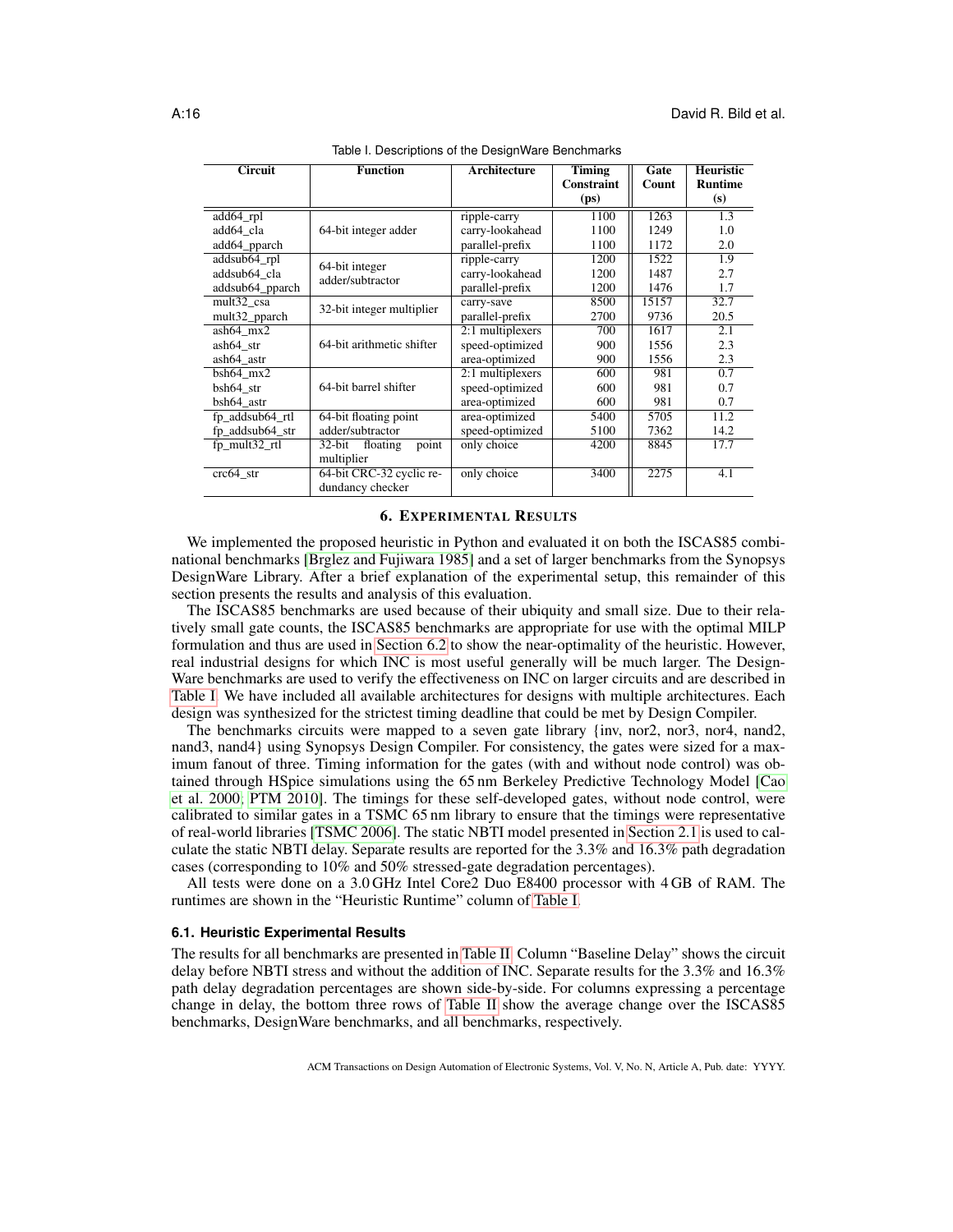<span id="page-16-0"></span>

|                                      | 3.3% NBTI Path Degradation |                         |                  |                              |                    |                  | 16.3% NBTI Path Degradation |        |                         |                    |                  |
|--------------------------------------|----------------------------|-------------------------|------------------|------------------------------|--------------------|------------------|-----------------------------|--------|-------------------------|--------------------|------------------|
| Circuit                              | <b>Baseline</b>            | $\overline{\text{IVC}}$ |                  | INC                          | <b>Improvement</b> |                  | $\overline{\text{IVC}}$     |        | $\overline{\text{INC}}$ | <b>Improvement</b> |                  |
|                                      | <b>Delay</b>               | <b>Delay</b>            |                  | <b>Delay</b>                 | <b>NBTI</b>        | <b>Total</b>     | <b>Delay</b>                |        | <b>Delay</b>            | <b>NBTI</b>        | <b>Total</b>     |
|                                      | (p <sub>S</sub> )          | (p <sub>S</sub> )       | $(\%)$           | (p <sub>S</sub> )            | $(\%)$             | $(\%)$           | (p <sub>S</sub> )           | $(\%)$ | (p <sub>S</sub> )       | $(\%)$             | $(\%)$           |
|                                      |                            |                         |                  | <b>ISCAS85 Benchmarks</b>    |                    |                  |                             |        |                         |                    |                  |
| c432                                 | 1650.6                     | 1701.3                  | 3.1              | 1699.4                       | $\overline{3.7}$   | 0.1              | 1910.5                      | 15.8   | 1748.1                  | 62.5               | 8.5              |
| c499                                 | 1588.7                     | 1641.9                  | 3.4              | 1628.0                       | 26.3               | 0.9              | 1858.9                      | 17.0   | 1690.1                  | 62.5               | 9.1              |
| c880                                 | 1884.3                     | 1938.3                  | 2.9              | 1914.0                       | 45.1               | 1.3              | 2172.6                      | 15.3   | 1982.2                  | 66.0               | 8.8              |
| c1355                                | 1505.1                     | 1557.4                  | 3.5              | 1547.7                       | 18.5               | 0.6              | 1774.6                      | 17.9   | 1594.2                  | 66.9               | 10.2             |
| c1908                                | 2112.0                     | 2176.9                  | 3.1              | 2175.7                       | 1.8                | 0.1              | 2440.5                      | 15.6   | 2257.3                  | 55.8               | 7.5              |
| c2670                                | 1607.1                     | 1657.9                  | 3.2              | 1629.1                       | 56.8               | 1.7              | 1861.4                      | 15.8   | 1643.5                  | 85.7               | 11.7             |
| c3540                                | 2546.4                     | 2624.7                  | 3.1              | 2595.7                       | 37.1               | 1.1              | 2975.0                      | 16.8   | 2614.0                  | 84.2               | 12.1             |
| c5315                                | 2396.9                     | 2455.7                  | 2.5              | 2435.8                       | 33.9               | 0.8              | 2694.9                      | 12.4   | 2454.1                  | 80.0               | 8.9              |
|                                      |                            |                         |                  | <b>DesignWare Benchmarks</b> |                    |                  |                             |        |                         |                    |                  |
| add64_rpl                            | 1097.0                     | 1134.9                  | 3.5              | 1131.8                       | 8.2                | 0.3              | 1321.8                      | 17.0   | 1267.7                  | $\overline{24.1}$  | 4.1              |
| add64 cla                            | 1099.9                     | 1135.4                  | 3.2              | 1121.0                       | 40.7               | 1.3              | 1437.5                      | 23.5   | 1268.7                  | 62.5               | 10.5             |
| add64_pparch                         | 1068.4                     | 1101.9                  | 3.1              | 1094.4                       | 22.5               | 0.7              | 1256.5                      | 15.0   | 1127.6                  | 68.5               | 10.3             |
| addsub64 rpl                         | 1198.5                     | 1240.8                  | $\overline{3.5}$ | 1224.9                       | 37.6               | 1.3              | 1434.2                      | 16.4   | 1389.5                  | 19.0               | $\overline{3.1}$ |
| addsub64 cla                         | 1198.5                     | 1241.2                  | 3.6              | 1243.5                       | $-5.4$             | $-0.2$           | 1440.5                      | 16.8   | 1313.8                  | 52.4               | 8.8              |
| addsub64_pparch                      | 1195.9                     | 1227.1                  | 2.6              | 1215.5                       | 37.0               | 0.9              | 1413.8                      | 15.4   | 1322.6                  | 67.4               | 6.5              |
| mult32 csa                           | 8476.2                     | 8769.8                  | $\overline{3.5}$ | 8636.6                       | 45.4               | 1.5              | 10127.6                     | 16.3   | 9218.5                  | 55.1               | 9.0              |
| mult32_pparch                        | 2694.8                     | 2785.1                  | 3.4              | 2754.1                       | 34.3               | 1.1              | 3231.7                      | 16.6   | 3037.7                  | 36.1               | 6.0              |
| $ash64$ mx2                          | 698.5                      | 716.4                   | 2.6              | 708.9                        | 41.8               | 1.0              | 829.5                       | 15.8   | 741.0                   | 67.6               | 10.7             |
| $ash64_{str}^*$                      | 899.8                      | 927.0                   | 3.0              | 925.8                        | 4.3                | 0.1              | 1066.6                      | 15.6   | 944.8                   | 73.0               | 11.4             |
| ash64_astr*                          | 899.8                      | 927.0                   | 3.0              | 925.8                        | 8.3                | 0.1              | 1066.6                      | 15.6   | 944.8                   | 73.0               | 11.4             |
| $bsh64$ <sub>_mx2</sub> <sup>†</sup> | 579.4                      | 601.0                   | 3.7              | 590.2                        | 50.0               | 1.8              | 687.5                       | 15.7   | 597.0                   | 83.7               | 13.2             |
| bsh64 str <sup>†</sup>               | 579.4                      | 601.0                   | 3.7              | 590.2                        | 50.0               | 1.8              | 687.5                       | 15.7   | 597.0                   | 83.7               | 13.2             |
| $bsh64$ astr <sup>†</sup>            | 579.4                      | 601.0                   | 3.7              | 590.2                        | 50.0               | 1.8              | 687.5                       | 15.7   | 597.0                   | 83.7               | 13.2             |
| fp addsub64 rtl                      | 5398.0                     | 5601.5                  | 3.8              | 5538.8                       | 30.8               | 1.1              | 6521.7                      | 17.2   | 5832.2                  | 61.4               | 10.6             |
| fp_addsub64_str                      | 5095.0                     | 5273.3                  | 3.5              | 5196.8                       | 42.9               | 1.5              | 6096.0                      | 16.4   | 5474.0                  | 62.1               | 10.2             |
| fp_mult32_rtl                        | 4199.4                     | 4359.0                  | 3.8              | 4303.3                       | 34.9               | 1.3              | 5041.8                      | 16.7   | 4589.5                  | 53.7               | 9.0              |
| $crc64$ str                          | 3394.7                     | 3516.2                  | 3.6              | 3459.0                       | 47.1               | 1.6              | 4033.5                      | 15.5   | 3786.5                  | 38.7               | 6.1              |
| Average                              |                            |                         |                  |                              |                    |                  |                             |        |                         |                    |                  |
| ISCAS85                              |                            |                         | 3.1              |                              | 27.9               | 0.8              |                             | 15.8   |                         | 70.5               | 9.6              |
| <b>DesignWare</b>                    |                            |                         | 3.4              |                              | 32.3               | 1.1              |                             | 16.5   |                         | 59.2               | 9.3              |
| <b>All Circuits</b>                  |                            |                         | $\overline{3.3}$ |                              | 30.9               | $\overline{1.0}$ |                             | 16.3   |                         | 62.7               | 9.4              |

Table II. Heuristic Results

\* The synthesized netlist was nearly identical for both architectures.

† The synthesized netlist was nearly identical for all three architectures.

The "IVC Delay" columns present the delay considering NBTI stress and the application of nearoptimal Input Vector Control, the prior work against which we compare. In [Section 6.2](#page-17-0) we note that minimum delay seen over a set of 10,000 random input vectors is close to the delay for the optimal input vector. Thus, we use this minimum delay here as proxy for the theoretical optimal input vector. These delays are reported both in absolute terms (ps) and as percentage increases in delay over the baseline. The 3.3% (16.3%) path delay degradation corresponds to  $10\%$  (50%) per-stressed gate delay increase.

The absolute delays when INC is added are shown in the "INC Delay" columns. The percent improvement in delay with respect to IVC is shown in the "Improvement" columns and is computed in two different ways: percent reduction in NBTI-induced delay (Column "NBTI")

$$
\%_{improve, nbti} = -100 \times \frac{(D_{inc} - D_{base}) - (D_{ivc} - D_{base})}{(D_{ivc} - D_{base})}
$$
\n(2)

and percent reduction in total path delay (Column "Total")

$$
\%_{improve, total} = -100 \times \frac{D_{inc} - D_{ivc}}{D_{ivc}}.
$$
\n(3)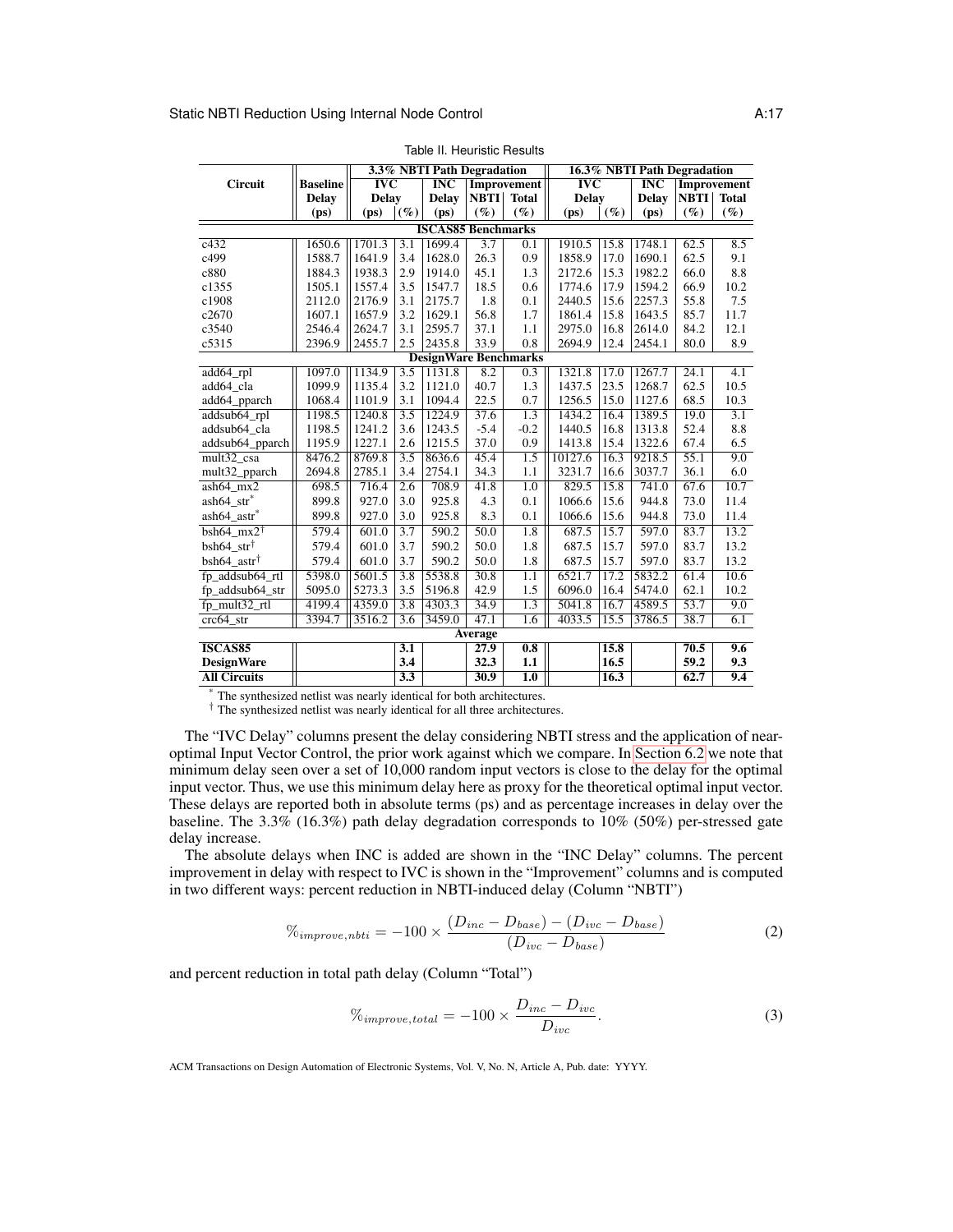We expect the percent improvement in NBTI-induced delay to increase when the NBTI-induced delay grows relative to the INC overhead delay. This hypothesis is confirmed, with the results showing an average 30.9% decrease for the 3.3% NBTI path degradation and a 62.7% decrease for the 16.3% degradation. These improvements indicate the effectiveness of INC; one-third to over onehalf of the NBTI-induced delay not handled by IVC is prevented by the addition of INC.

The percent improvement in total path delay averages 1.0% for the 3.3% degradation case. This is expected because the NBTI degradation is such a small percentage. For the 16.3% degradation case, the results are more significant. The total path delay is reduced by 9.4%, which is equivalent to one speed bin for a typical microprocessor.

The INC heuristic reduces the delay compared with near-optimal IVC for all benchmarks except "addsub64\_cla", which shows a 5% increase in NBTI delay over just IVC for the 3.3% degradation case. On the other extreme, the three "bsh\_X" shifter circuits show a 50% decrease in NBTI delay for the 3.3% case and a 83.7% decrease for the 16.3% case. There is significant variation across benchmarks. For example, the ISCAS85 benchmarks with the 3.3% degradation estimate have NBTI-induced delay reductions ranging from 3.7% to 56.8%. [Section 8](#page-22-0) discusses two potential causes of this variation.

These results show that INC can significantly reduce the amount of NBTI-induced performance degradation on idle-mode functional units. They also show that the impact on total delay is substantial when NBTI-induced delay is significant. Our proposed heuristic is effective for INC placement and efficient even for large-scale circuits.

### <span id="page-17-0"></span>**6.2. Comparison with Optimal Solutions**

The preceding results indicate the effectiveness of INC but, as heuristic solutions, do not indicate whether better INC placements, and thus further reductions, are possible. To answer this question, we obtained optimal solutions for the ISCAS85 benchmarks using the MILP formulation in [Sec](#page-11-0)[tion 4.](#page-11-0) In this section, we use those results to show that, for small problem instances, the heuristic produces near-optimal solutions. We also show that the theoretical minimal IVC delay is closely approximated by the minimum delay observed over a set of 10,000 random input vectors.

The INC problem is  $N\mathcal{P}$ -complete, so determining optimal values is feasible only for small problem instances; even for those it is time-consuming. Consequently, we present optimal results only for the ISCAS85 benchmarks for the conservative 3.3% path degradation (10% stressed-gate delay degradation) estimate. The MILP formulation [\(Section 4\)](#page-11-0) was solved using the open-source software SYMPHONY [\[Ralphs and Guzelsoy 2005\]](#page-26-22) for two different cases.

- (1) To determine the delay using optimal input vector control only, the solver was run with INC disabled (i.e., the node control selection variables were forced to 0).
- (2) The solver was also run with internal node control enabled.

The resulting problem instances are rather large for an MILP solver. Therefore, we stopped the solver when the upper and lower bounds for the optimal delay were within 0.2% of each other. Some benchmarks did meet the 0.2% stop gap after several days of execution. Thus, we also terminated execution after 24 hours and report the lower and upper bounds determined by the solver. For instances that were successfully solved, these bounds are equal.

The results are presented in [Table III.](#page-18-0) For columns representing a percent difference, the average difference across all benchmarks is presented in the last row.

The columns under the "IVC Delay" heading show the minimum delay over a set of 10,000 random input vectors ("Random Set" columns), the lower and upper bounds<sup>[2](#page-17-1)</sup> on the optimal delay for the IVC technique ("Optimal" columns), and the percent difference between the random set estimate and optimal ("Change" columns). The random set estimates are on average only 0.12% higher than the MILP upper bound and can be computed much more quickly. The lower bounds

<span id="page-17-1"></span> $2$  The upper bound is the delay for the best solution found by the MILP solver. The lower bound is the highest value above which the solver proved that the true minimum must lie. There may not exist a solution with the lower bound delay.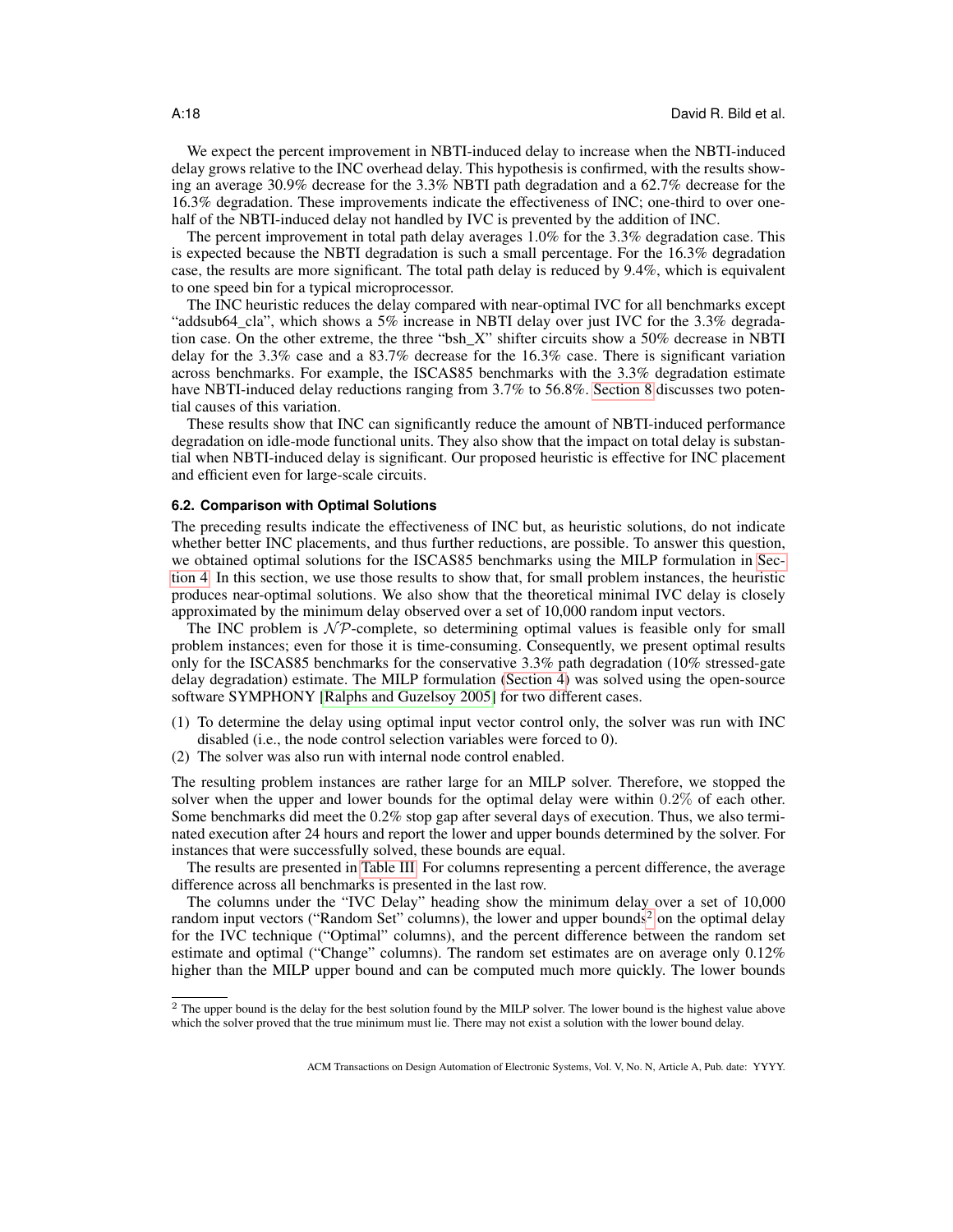<span id="page-18-0"></span>

| <b>Circuit</b>       |                   |        | <b>IVC Delay</b> |      |               |                   | <b>INC Delay</b> |                     |      |               |
|----------------------|-------------------|--------|------------------|------|---------------|-------------------|------------------|---------------------|------|---------------|
|                      | <b>Random Set</b> |        | $Optimal (ps)$   |      | Change $(\%)$ | Heuristic         |                  | <b>Optimal</b> (ps) |      | Change $(\%)$ |
|                      | (p <sub>S</sub> ) | LB     | UB               | LB   | UB            | (p <sub>S</sub> ) | LB               | UB                  | LB   | $_{\rm{UB}}$  |
| c432                 | 1701.3            | 1697.9 | 1701.3           | 0.20 | 0.00          | 1699.4            | 1690.7           | 1691.8              | 0.51 | 0.45          |
| $c499*$              | 1641.9            | 1633.0 | 1641.2           | 0.55 | 0.04          | 1628.0            | 1626.7           | 1629.6              | 0.08 | $-0.10$       |
| c880                 | 1938.3            | 1926.7 | 1927.9           | 0.60 | 0.54          | 1914.0            | 1911.4           | 1914.0              | 0.14 | 0.00          |
| $c1355$ <sup>*</sup> | 1557.4            | 1546.8 | 1555.5           | 0.69 | 0.12          | 1547.7            | 1534.6           | 1541.5              | 0.85 | 0.40          |
| c1908                | 2176.9            | 2175.0 | 2176.1           | 0.09 | 0.04          | 2175.7            | 2171.3           | 2175.7              | 0.20 | 0.00          |
| $c2670*$             | 1657.9            | 1651.3 | 1657.1           | 0.40 | 0.05          | 1629.1            | 1627.5           | 1629.1              | 0.10 | 0.00          |
| $c3540^*$            | 2624.7            | 2615.6 | 2624.7           | 0.35 | 0.00          | 2595.7            | 2595.7           | 2598.4              | 0.00 | $-0.10$       |
| c5315                | 2455.7            | 2448.2 | 2450.9           | 0.31 | 0.20          | 2435.8            | 2435.6           | 2435.8              | 0.01 | 0.00          |
| Average              |                   |        |                  | 0.40 | 0.12          |                   |                  |                     | 0.24 | 0.08          |

Table III. Comparison with Optimal Results for ISCAS85 Circuits

Solver was stopped after 24 hours but before the 0.2% stop gap was reached.

reported by the MILP solver may not be tight, so the average 0.40% difference with the MILP lower bound is a conservative estimate of the quality of the random set estimate. In the worst case, benchmark c1355, the heuristic solution is still less than 1% slower than the conservative optimal lower bound. Based on these comparisons, we conclude that the random set estimate for IVC is nearly optimal.

The columns under the "INC Delay" headings show similar data for the INC heuristic. In this case, we see that our heuristic produces solutions with delays 0.08% higher on average than the best solutions found by the MILP solver and only 0.24% higher than the conservative lower bound. We conclude that for circuits amenable to optimal solution by the MILP solver, our heuristic produces near-optimal results.

### **6.3. Consideration of PBTI**

Our presentation has focused on mitigating NBTI stress, traditionally a more significant problem than its PBTI counterpart [\[Li et al. 2004\]](#page-26-10). However, PBTI is also becoming important with the adoption of high-K gates [\[Zafar et al. 2006\]](#page-26-23), so we show that INC is applicable to the joint reduction of NBTI and PBTI stress. This claim might seem counter-intuitive—placing high values on internal nodes to reduce NBTI degradation would increase PBTI degradation—but our heuristic for INC is more general. It seeks the input vector and INC placements that minimize the aged-circuit delay, whether the delay is due to NBTI, PBTI, or some combination thereof.

[Table IV](#page-19-0) compares the reductions in delay from our INC heuristic for the benchmark circuits considering NBTI only and considering both NBTI and PBTI. The PBTI degradation is modeled as 50% of the NBTI degradation, based on prior publications [\[Kumar et al. 2011\]](#page-26-24). The absolute circuit delays are obviously higher when considering PBTI, but the resulting improvements in delay versus IVC alone are similar for both cases—30.9% versus 28.0% average improvement,—indicating the effectiveness of our technique for simultaneous NBTI and PBTI mitigation.

# **6.4. Scaling with Severity of NBTI**

The previous sections presented the relative impact of INC for a conservative value of total NBTI degradation, 3.3% increase in path delay over 10 years (10% increase per stressed gate). This relative improvement is dependent on the overhead of the INC technique, the inverse of which is given by the NBTI delay expressed as percentage of INC delay. [Figure 10](#page-19-1) shows this relationship averaged over the full set of DesignWare benchmarks. For typical INC delays, the range of NBTI delay percentages (50% to 1,300%) represent path NBTI degradations ranging from 2% to 40% (i.e., gate-level NBTI degradations ranging from 5% to 90%). The relative improvement ranges from less than 25% to over 60%.

[Figure 11](#page-19-2) shows the impact of INC on total path delay, once again averaged over the full Design-Ware benchmark set. The tested NBTI degradations range from less than 2% to over 40% increase in total path delay, representing the range of values reported in the literature [\[Paul et al. 2005;](#page-26-0) [Wang](#page-26-11)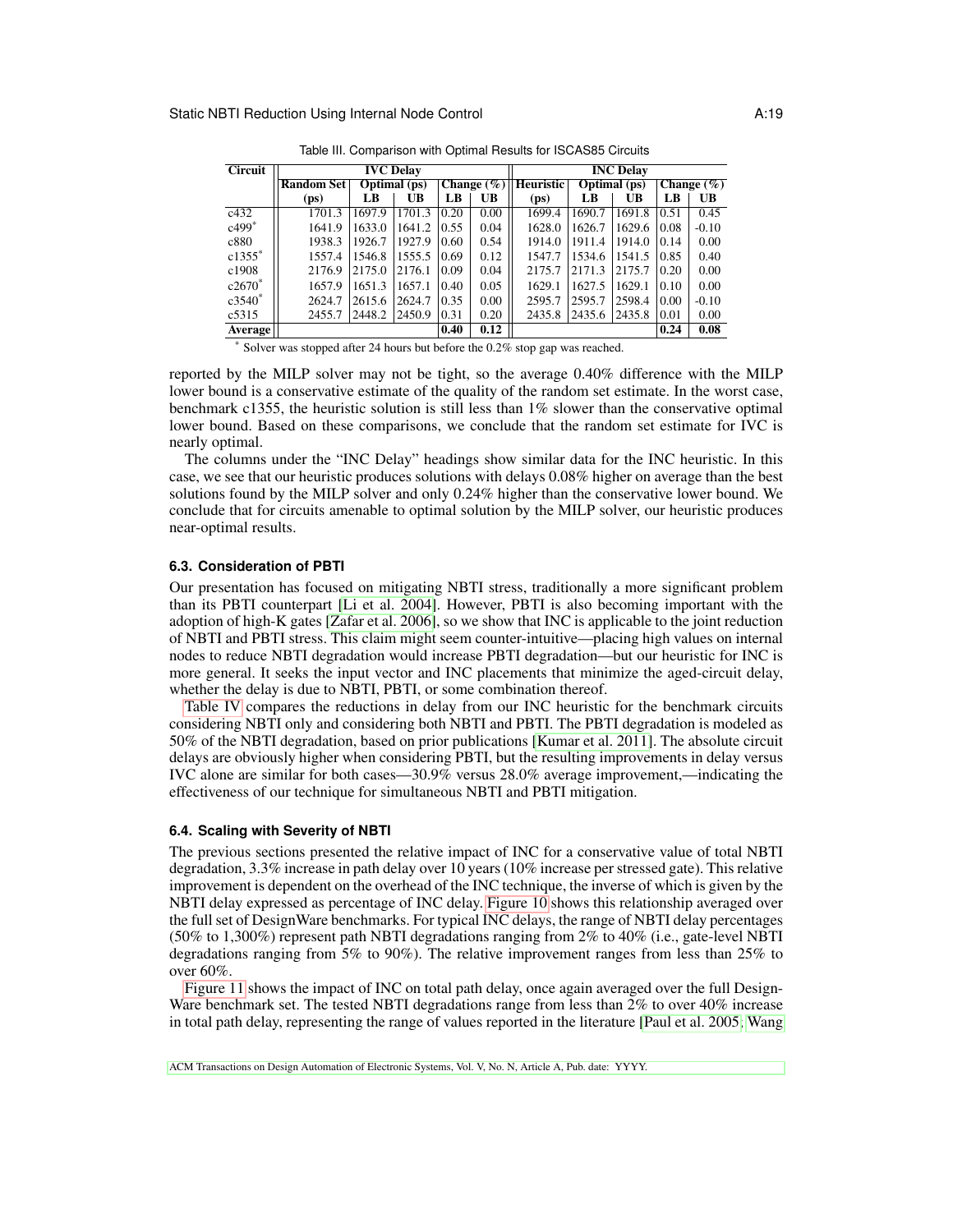<span id="page-19-0"></span>

| Table TV. Heuristic Results when Modeling PBTT |                              |                           |                   |                                          |  |  |  |  |
|------------------------------------------------|------------------------------|---------------------------|-------------------|------------------------------------------|--|--|--|--|
|                                                | <b>NBTI</b> Only             |                           | <b>NBTI+PBTI</b>  |                                          |  |  |  |  |
| <b>Circuit</b>                                 | Improvement                  |                           |                   | Improvement                              |  |  |  |  |
|                                                | NBTI $(\%)$ Total $(\%)$     |                           |                   | $ \text{BTI } (\%)  \text{Total } (\%) $ |  |  |  |  |
| <b>ISCAS85 Benchmarks</b>                      |                              |                           |                   |                                          |  |  |  |  |
| c432                                           | $\overline{3.7}$             | 0.1                       | 15.0              | 0.7                                      |  |  |  |  |
| c499                                           | 26.3                         | 0.9                       | 28.8              | 1.4                                      |  |  |  |  |
| c880                                           | 45.1                         | 1.3                       | 44.9              | 1.8                                      |  |  |  |  |
| c1355                                          | 18.5                         | 0.6                       | 27.9              | 1.4                                      |  |  |  |  |
| c1908                                          | 1.8                          | 0.1                       | 2.6               | 0.1                                      |  |  |  |  |
| c2670                                          | 56.8                         | 1.7                       | 53.1              | 2.3                                      |  |  |  |  |
| c3540                                          | 37.1                         | 1.1                       | 41.7              | 2.0                                      |  |  |  |  |
| c5315                                          | 33.9                         | 0.8                       | 36.2              | 1.3                                      |  |  |  |  |
|                                                | <b>DesignWare Benchmarks</b> |                           |                   |                                          |  |  |  |  |
| add64_rpl                                      | 8.2                          | 0.3                       | $-2.1$            | $-0.1$                                   |  |  |  |  |
| add64 cla                                      | 40.7                         | 1.3                       | 33.0              | 1.7                                      |  |  |  |  |
| add64_pparch                                   | 22.5                         | 0.7                       | 10.2              | 0.5                                      |  |  |  |  |
| addsub64 rpl                                   | 37.6                         | 1.3                       | 31.4              | 1.5                                      |  |  |  |  |
| addsub64 cla                                   | $-5.4$                       | $-0.2$                    | 29.5              | 1.6                                      |  |  |  |  |
| addsub64_pparch                                | 37.0                         | 0.9                       | 15.5              | 0.6                                      |  |  |  |  |
| mult32 csa                                     | 45.4                         | $\overline{1.5}$          | $\overline{52.8}$ | $\overline{2.7}$                         |  |  |  |  |
| mult32_pparch                                  | 34.3                         | 1.1                       | 31.1              | 1.5                                      |  |  |  |  |
| $\overline{\text{ash}}$ 64_mx2                 | 41.8                         | 1.0                       | 1.3               | $\overline{0.1}$                         |  |  |  |  |
| $ash64$ str <sup>*</sup>                       | 4.3                          | 0.1                       | 25.0              | 1.2                                      |  |  |  |  |
| ash64_astr <sup>*</sup>                        | 8.3                          | 0.1                       | 25.0              | 1.2                                      |  |  |  |  |
| $bsh64$ _mx2 <sup>†</sup>                      | 50.0                         | 1.8                       | 32.3              | 1.8                                      |  |  |  |  |
| $bsh64$ str <sup>†</sup>                       | 50.0                         | 1.8                       | 32.3              | 1.8                                      |  |  |  |  |
| $bsh64_astr^{\dagger}$                         | 50.0                         | 1.8                       | 32.3              | 1.8                                      |  |  |  |  |
| fp addsub64 rtl                                | 30.8                         | $\overline{1.1}$          | $\overline{29.5}$ | 1.6                                      |  |  |  |  |
| fp_addsub64_str                                | 42.9                         | 1.5                       | 34.1              | 1.8                                      |  |  |  |  |
| fp_mult32_rtl                                  | 34.9                         | 1.3                       | $\overline{27.6}$ | $\overline{1.5}$                         |  |  |  |  |
| $crc64$ str                                    | 47.1                         | 1.6                       | 37.4              | 1.9                                      |  |  |  |  |
|                                                |                              | Average                   |                   |                                          |  |  |  |  |
| <b>ISCAS85</b>                                 | 27.9                         | $\overline{\mathbf{0.8}}$ | 31.3              | 1.4                                      |  |  |  |  |
| <b>DesignWare</b>                              | 32.3                         | 1.1                       | 26.6              | 1.4                                      |  |  |  |  |
| <b>All Circuits</b>                            | 30.9                         | $\overline{1.0}$          | $\overline{28.0}$ | 1.4                                      |  |  |  |  |

Table IV. Heuristic Results When Modeling PBTI

The synthesized netlist was nearly identical for both architectures.

 $^\dagger$  The synthesized netlist was nearly identical for all three architectures.





<span id="page-19-1"></span>Figure 10. Reduction in NBTI degradation scales with the ratio of NBTI delay and INC delay.

<span id="page-19-2"></span>Figure 11. Reduction in total circuit delay scales with NBTI degradation delay.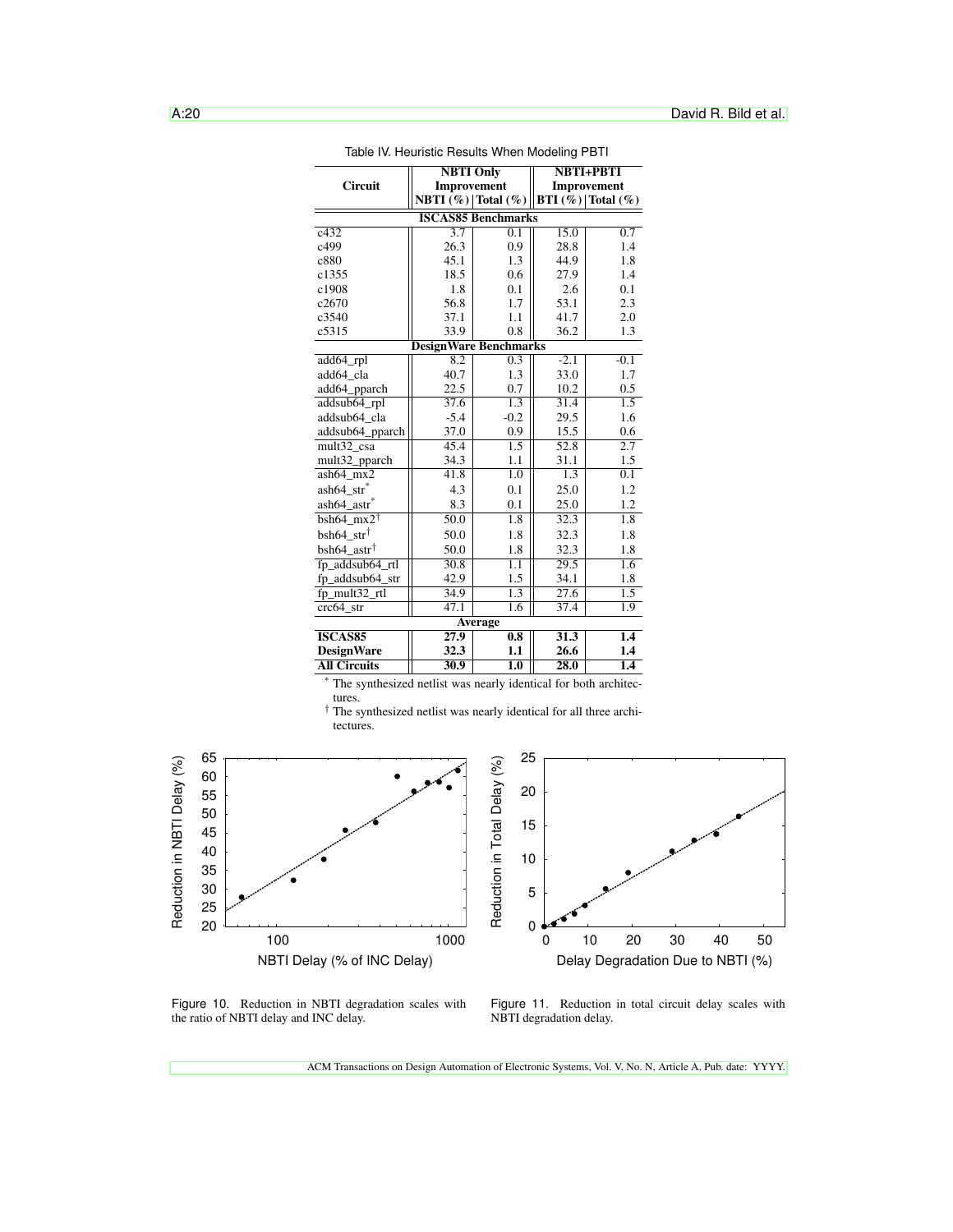<span id="page-20-0"></span>

| <b>Benchmark</b>    |      | <b>Stressed Delay (ps)</b> |       | Area $(\mu m^2)$ | Area                            |  |
|---------------------|------|----------------------------|-------|------------------|---------------------------------|--|
|                     |      | no INC with INC            |       |                  | no INC with INC Increase $(\%)$ |  |
| mult32 csa          | 8869 | 8729                       | 67026 | 68540            | 2.3                             |  |
| mult32_pparch       | 2717 | 2668                       | 46556 | 46990            | 0.9                             |  |
| fp mult32 rtl       | 4382 | 4303                       | 47938 | 48658            | 1.5                             |  |
| fp_addsub64_rtl $ $ | 5621 | 5537                       | 29808 | 30225            | 1.4                             |  |
| $fp\_addsub64\_str$ | 5317 | 5217                       | 34345 | 35023            | 2.0                             |  |
| $crc64$ str         | 3437 | 3374                       | 14026 | 14875            | 6.1                             |  |

Table V. Area Impact of INC Considering Place-and-Route

#### **6.5. Power and Area Overhead**

Internal node controls are only added to a small percentage of the gates; 3% on average for our benchmarks. The percent increase in transistor count ranged from 0.4%–3.5% with an average of 1.6%, in contrast to the 8–12% overhead required for gate sizing [\[Vattikonda et al. 2006\]](#page-26-6). This small increase suggests that INC does not have significant power or area overhead.

The average dynamic power consumption overhead will be less than 1.6%. There is an average 1.6% increase in transistor count, but only half of these, specifically the pull-up or pull-down transistors, present significant switching capacitance. The sleep transistor drain voltages will not change significantly due to stack effect, and thus will not appreciably increase dynamic power.

The leakage power consumption during active mode will also increase slightly. Each pull-up transistor provides an additional leakage path when the gate output is low. The converse is true for pull-down transistors. When this transistor is parallel to a transistor stack, it eliminates the leakage reduction due to stack effect. However, because on average only 3% of gates are modified with INC, this increase is negligible.

In sleep mode, the leakage power is also influenced by the chosen input vector. In this work we focus strictly on minimizing NBTI degradation using IVC and INC. These techniques have been previously studied for sleep-mode leakage power minimization and could be applied to simultaneously reduce NBTI-induced delay and leakage power. This could be achieved by first minimizing delay (leakage) and then minimizing leakage (delay) secondarily, with the optimal delay (leakage) as a constraint, or by minimizing some function of delay and leakage. The most desirable combination of reduction in leakage power and NBTI will depend upon a designer's preferences, and will fall in somewhere between the proposed technique and Abdollahi, Fallah, and Pedram's leakage minimization technique [\[Abdollahi et al. 2004\]](#page-25-6).

The area impact of the increased transistor count is quite small, less than 1.6% on average. However, the global (within the functional unit) sleep signal has the potential to increase routing congestion and thus area. Such congestion may be a problem for fine-grained power gating techniques, where the signal must be routed to a large percentage of the gates. To determine whether INC has a similar problem, we compared the areas of placed-and-routed implementations of one of the six largest DesignWare benchmarks, both with and without INC. The results are shown in [Table V.](#page-20-0) The average total increase in area is 2.4%, much of which is attributable to the increased transistor count, indicating that routing congestion is not a problem for INC. INC does not lead to routing congestion or require an additional routing layer because the sleep signal is routed to only a small fraction of gates, has loose timing and skew requirements (unlike a clock net), and has low drive strength requirements (unlike a power net). Consequently, it can be routed in local and intermediate metal layers (e.g., M2–M4) along with the rest of the logic signals with almost no area overhead.

With its low area and power consumption overhead and good degradation reduction capabilities, INC is an efficient method for NBTI mitigation.

[et al. 2010\]](#page-26-11). INC reduces the total path delay by over 15% for the most severe NBTI degradation, a significant improvement in post-stress circuit speed.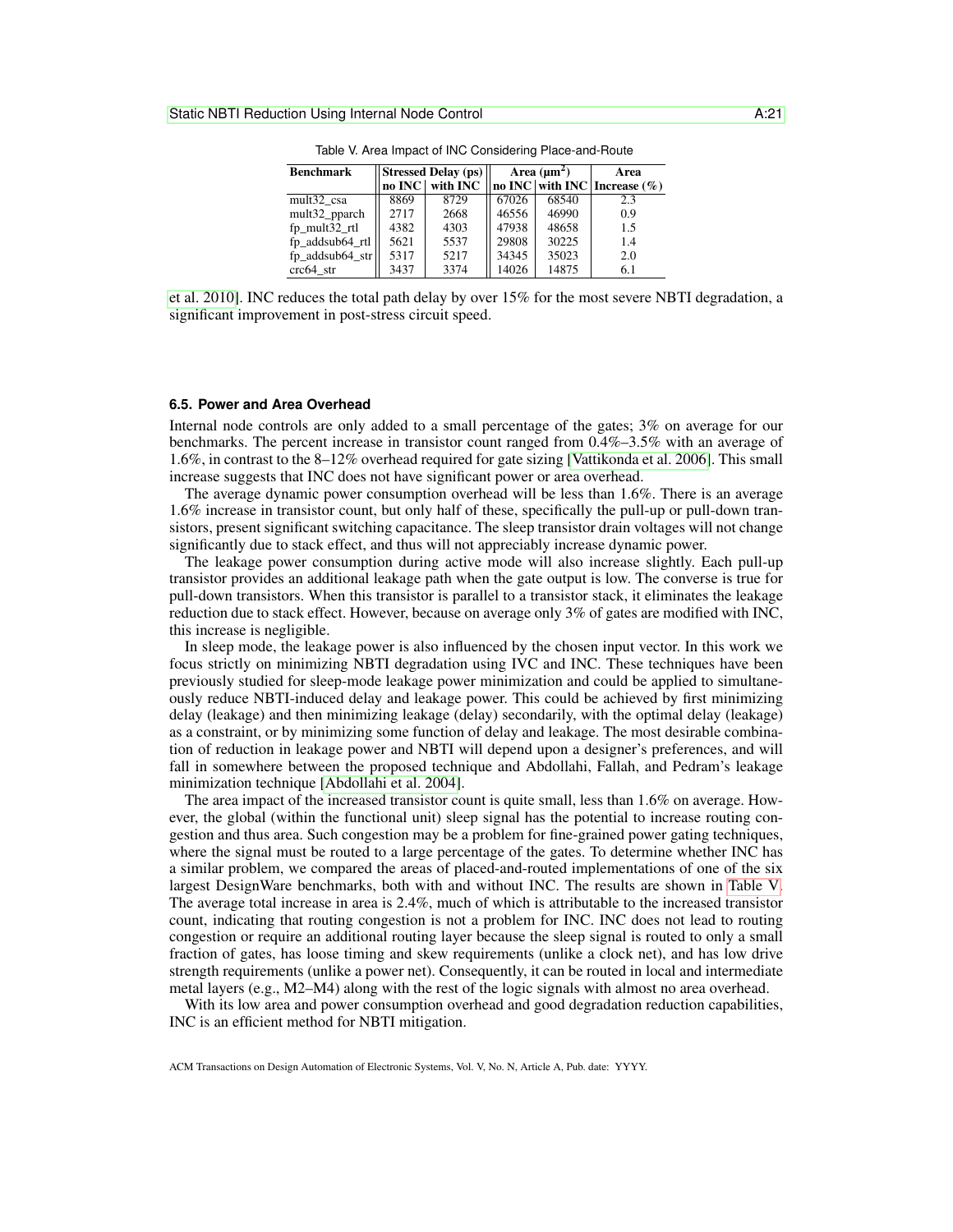

Figure 12. Upper and lower bounds for multi-cycle INC for the ISCAS85 benchmarks.

# <span id="page-21-1"></span>7. MULTIPLE-VECTOR INC

<span id="page-21-0"></span>In the preceding analysis, we have assumed that only a single input vector and set of INC placements are chosen for a given functional unit. Consequently, the same set of PMOS transistors are stressed whenever the unit is idle and the sleep mode activated. If several input vectors were chosen and alternately applied when the unit is idle, it is possible that the NBTI stress could be spread among transistors on multiple paths, resulting in a smaller increase in delay. This idea was proposed by Abella, Vera, and Gonzalez, but they did not perform analysis of the potential benefits of the technique and left development of input vector selection algorithms for future work [\[Abella et al.](#page-25-4) [2007\]](#page-25-4). In this section, we investigate the potential of multiple-vector INC for the ISCAS85 benchmarks. We find that in most cases, the use of multiple input vectors does not decrease the critical path delay. In the few cases where some benefit is seen, the decrease in delay is small enough that it is unlikely to justify the increase in area required to implement the multiple vector strategy. We explain our findings for the sake of researchers and designers who might work on related problems in the future.

Internal node control requires the selection of both an input vector and a set of INC placements. A set of input vectors and sets of INC placements could be cycled through to potentially reduce the NBTI degradation. However, the implementation of such a technique does have drawbacks. In the case of multiple input vectors, all the vectors must be stored and MUXes or scan-chain logic are needed to route the chosen input vector to the functional unit. In the case of INC, additional gates must be modified to support INC and multiple sleep signals must be routed across the functional unit, further increasing area, delay, and leakage power. In both cases, a small state machine must be included to select the current input vector and sleep signal.

For the remainder of this discussion, the application of a particular input vector and INC assignment pair is referred to as a cycle, and thus the total number of pairs chosen is the number of cycles. For example, a 4-cycle solution refers to a rotation among four input vector and INC assignment pairs. We assume that with any reasonable strategy for cycling among the input vectors, in the long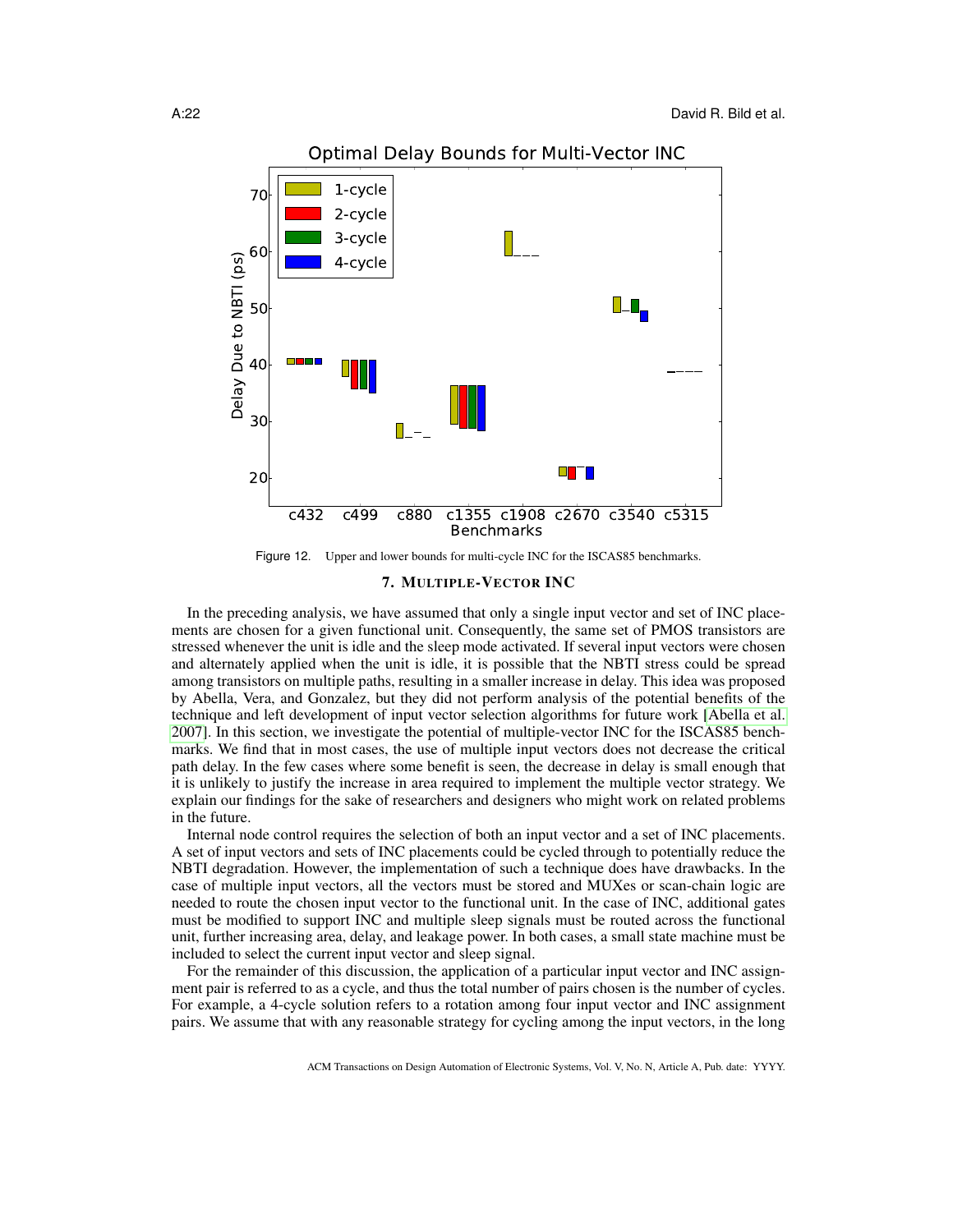# Static NBTI Reduction Using Internal Node Control **A:23** A:23

run all the vectors will be used for approximately the same amount of time. Thus, the NBTI delay for an individual gate is computed as the fraction of the cycles for which the gate is stressed times the delay if the gate were stressed for the entire 10 year period. Note that the cycles are not limited to distinct pairs; a particular pair can be used more frequently than another pair by assigning it to more cycles.

We modified our MILP formulation to support an arbitrary number of cycles and ran it for 2, 3, and 4 cycles on the ISCAS85 benchmarks. [Figure 12](#page-21-1) presents the results. As with the singlecycle problem instances presented earlier, the solver was not able to find true optimal solutions in a reasonable amount of time, and therefore we present the lower and upper-bounded ranges for optimal. For each benchmark, the results for 1, 2, 3, and 4 cycles are shown side-by-side. The range in which the optimal solution lies for each problem instance is represented by a bar extending from the lower bound to the upper bound. The upper bound for any multi-cycle problem instance can be no higher than the upper bound for the corresponding single-cycle problem instance because there is no requirement that the vectors be distinct. Thus, for instances where the upper bound proved by the MILP solver is greater than the corresponding single-cycle upper bound, we report the single-cycle upper bound in its place.

As can be seen from [Figure 12,](#page-21-1) the use of multiple input vectors does not significantly decrease the circuit delay. Only benchmark c499 shows a significant decrease in the lower bounds for the multiple-vector cases. Even in this case, there may still not be any real improvement because the single-vector range still overlaps with multiple-vector ranges. It is likely that the potential for slightly improving the delay of c499 is due to its many parallel critical paths; the use of multiple input vectors may allow some degradation balancing between them. For the other benchmarks, which have few critical paths, the use of multiple vectors has little impact. Although the idea sounds promising, it appears to have little impact. Therefore, we recommend using the single cycle technique described in the preceding sections.

# 8. SENSITIVITY ANALYSIS

<span id="page-22-0"></span>As shown in the previous sections, internal node control substantially reduces NBTI degradation on average. However, there is great variability among the benchmarks, with reductions ranging from 1.8% to 56.8% for the ISCAS85 circuits and 4.3% to 50.0% for the DesignWare benchmarks. In this section, we analyze two sources of variance, tightness of the synthesis timing constraint and combinational logic path length.

# **8.1. Tightness of Synthesis Constraint**

The tightness of the synthesis timing constraint can impact the effectiveness of INC because it affects the distribution of slack among paths. For example, [Figure 13](#page-23-0) shows the histograms of primary output slacks for the add64\_rpl benchmark for timing constraints ranging from 1.1 ns to 2.0 ns. For the tightest constraint, the large majority of the outputs have little slack, while for the loosest constraint, many of the outputs have slacks that are large fractions of the total delay. This observation suggests that the effectiveness of INC may be correlated with the tightness of the timing constraint because adding internal node control incurs some additional delay. More gates on non-critical paths can be modified with INC without increasing the overall delay. In this section we analyze this effect and show that our technique is useful even under tight timing constraints. We also highlight the importance of including path slacks when reporting experimental results for techniques that incur some additional path delay, e.g., INC.

We synthesized each benchmark for ten different timing constraints in 0.1 ns intervals, starting from the tightest successful constraint and, using the heuristic, determined the percent reduction in NBTI-induced delay[.Figure 14](#page-23-1) shows scatter plots for the add64, addsub64, and mult32 bench-marks<sup>[3](#page-22-1)</sup>. Plots are not shown for the ash64, bsh64, fp\_addsub64, fp\_mult32, and crc64 benchmarks

<span id="page-22-1"></span><sup>&</sup>lt;sup>3</sup> We show the scatter plots instead of reporting correlation coefficients, which can be significantly affected by outliers due to the small data set size.

ACM Transactions on Design Automation of Electronic Systems, Vol. V, No. N, Article A, Pub. date: YYYY.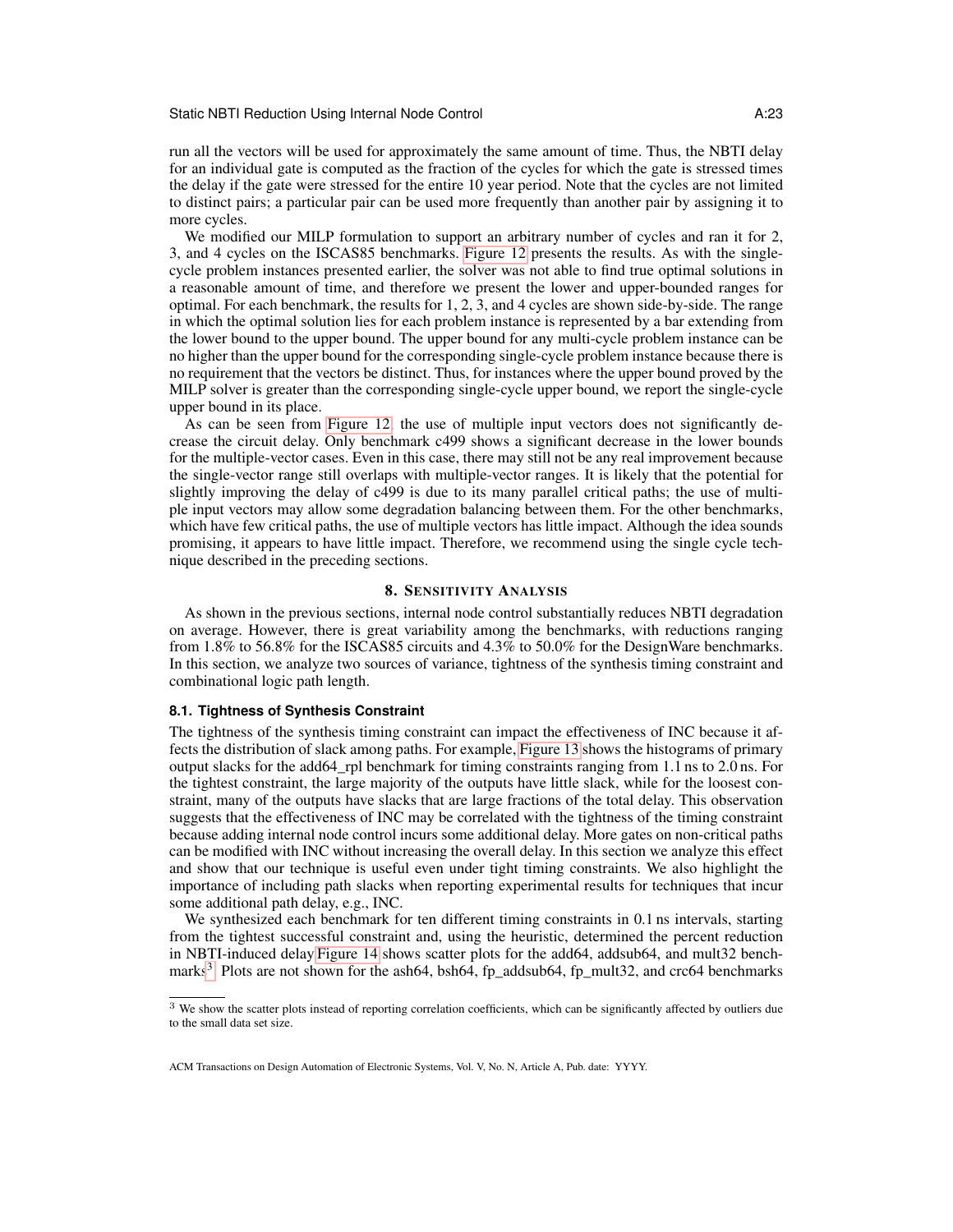

<span id="page-23-0"></span>Figure 13. Histograms of primary output slacks for benchmark add64\_rpl with timing constraints ranging from 1.1 ns to  $2.\overline{0}$  ns.



<span id="page-23-1"></span>Figure 14. Timing constraint correlation results for large benchmarks.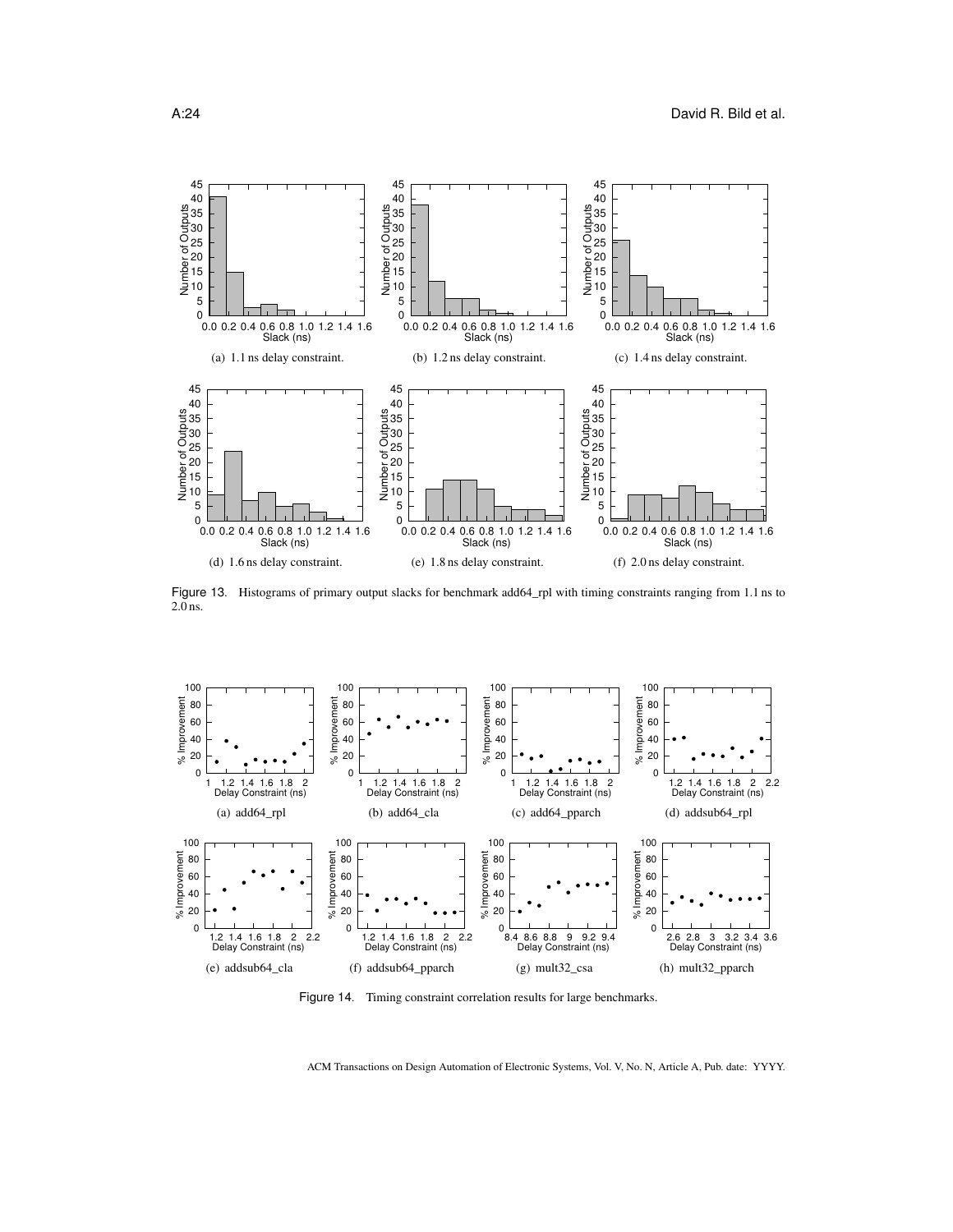because their output slack distributions were not dependent on the timing constraints and thus the delay reductions were not correlated with the constraints.

The results are mixed. Benchmarks add64\_cla, addsub64\_cla, and mult32\_csa show positive correlation, with p-values of 0.242, 0.046, and 0.004, respectively. Benchmarks add64\_pparch and addsub64\_pparch show slight negative correlation, with p-values of 0.409 and 0.036, respectively. Finally, add64\_rpl, addsub64\_rpl, and mult32\_pparch show little or no correlation, with p-values of 0.954, 0.682, and 0.448. The p-value indicates the probability that the same correlation would be observed in samples from a population with no correlation. Thus, using the traditional 95% significance level, a p-value less than 0.05 indicates that the correlation is statistically significant. As mentioned in the previous paragraph, outliers due to the discrete nature of the circuits and imperfections in the heuristic can increase the p-value.

For the addition-type circuits, the results are divided by architecture, with the carry-lookahead circuits showing strong correlation, the parallel-prefix circuits showing slight negative correlation, and the ripple-carry circuits showing no correlation. The carry-select multiplication circuit shows positive correlation, while the parallel-prefix shows little correlation. The negative correlation for the parallel-prefix adders could be inherent in the circuit structure or could be due to the heuristic. The circuits are too large for optimal solutions to be determined using the MILP solver, so it is not guaranteed that this trend exists for the optimal solutions.

From this, we conclude that the benefit of the proposed technique often depends on slack distributions. However, this dependence is highly dependent on design style. It is therefore important to include slack information when evaluating and discussing INC and other similar techniques.

#### **8.2. Combinational Logic Path Length**

The number of gates in the critical path may affect the variance in the results, especially for benchmark sets with relatively short critical paths, such as the ISCAS85 set. Due to the short critical paths of these circuits, the removal of NBTI from a single gate on the critical path has a large impact on the percentage improvement. In the best case, INC removes NBTI stress from all critical path gates. Thus, for circuits such as these with critical path lengths of 10 to 20 gates, each gate represents 5% to 10% of the total delay. Therefore, removing NBTI stress from one additional gate can add 5–10 percentage points to the delay improvement.

Although INC leads to only small NBTI delay reductions for some of the ISCAS85 benchmarks (e.g., a 3.2% decrease for c1908) and showed great variance across the set (e.g., up to a 55.0% improvement for c2670), we suspect that, as mentioned in the preceding paragraph, sets of larger circuits will show higher minimum reductions and lower variance. In this section, we provide experimental evidence indicating that INC may work better for larger circuits than is suggested by the results on the small ISCAS85 benchmarks.

We provide an intuitive argument and experimental results consistent with this intuition. This explanation is not a proof, but merely supporting evidence that our INC technique is more-consistently effective on larger circuits. We treat the removal of NBTI stress from each gate as independent events. In reality, there is some dependence between successive gates. However, this dependence is limited to a few levels of logic because of the filtering effect of this logic, and thus we can safely assume independence. Under this assumption, the variance in the number of gates with NBTI removed will be smaller for longer paths.

We tested this hypothesis by developing two sets of random circuits, one with short critical paths and one with long critical paths. To make the random circuits as realistic as possible, we employed the CGEN circuit parametrization and generation package [\[Kundarewich 2002;](#page-26-25) [Kundarewich and](#page-26-26) [Rose 2004\]](#page-26-26). CGEN was designed to help CAD researchers develop randomized circuits with structures approximating those in real designs to test their algorithms. The package includes two utilities. The first is used to characterize a circuit by extracting characteristics such as circuit shape, average fan-in, and average fan-out. The second utility takes a set of these parameters as input and generates a random circuit with similar characteristics.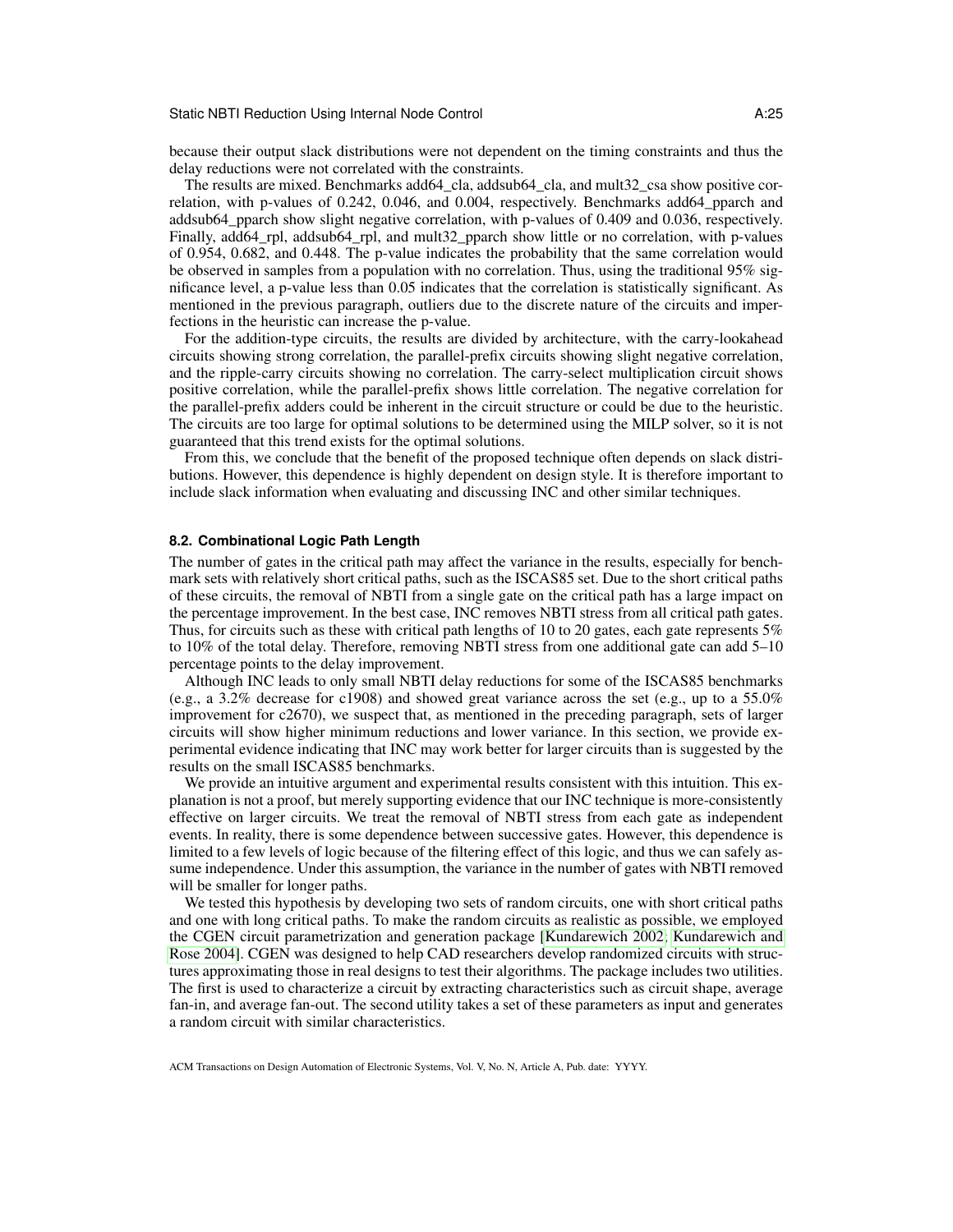| Path Length |      |                                                     |  |  |  |
|-------------|------|-----------------------------------------------------|--|--|--|
|             |      | Circuit Set    Average (%)   Standard Deviation (%) |  |  |  |
| Short       | 22.4 | 19.8                                                |  |  |  |
| Long        | 42.0 | 93                                                  |  |  |  |

Table VI. Analysis of Improvement Dependent on Path Length

<span id="page-25-10"></span>We characterized ISCAS85 benchmark c880 and generated 50 random circuits for the short critical path circuit set. To create a long critical path circuit to characterize, we linked four instances of the c880 circuit serially, arbitrarily connecting the outputs of one stage to the inputs of the next. 50 random circuits were generated from the characterization of this circuit to create the long critical path circuit set. Each of these circuits was then solved for the IVC and INC cases as described in [Section 6.2.](#page-17-0) Due to the size of the long circuits, the MILP solver was set to stop when the upper and lower bounds were within 0.5% of each other.

The results of this test are shown in [Table VI.](#page-25-10) We find that the long circuits have a standard deviation in improvement of 9.3%, about half the 19.8% deviation of the short circuits. This result is in line with our hypothesis and provides evidence that our INC technique has better, more-consistent results for longer paths.

#### 9. CONCLUSION

We have proposed the use of internal node control to minimize the impact of static NBTI on circuits with frequently-idle functional units. Placement of internal node controls, which allows the outputs of an INC-modified gate to be forced to a specific value during sleep mode, lead to a 30– 60% decrease in static NBTI-induced delay and can decrease total path delay by 9.4% when NBTI degradation is severe.

The problem is  $N \mathcal{P}$ -complete, so we developed a linear-time heuristic that quickly produces good solutions. The problem is tractable for tree-structured circuits, so the heuristic first partitions a circuit into trees by removing edges. By ensuring that the gates on the critical path in the original circuit remain in the same partition, the optimal solutions to these partitions can be used to provide good solutions for the overall circuit. The heuristic solutions were within 0.24% of optimal postwear delay on average and resulted in only a 1.6% increase in area. Using the optimal formulation, we that using multiple input vectors does not lead to significant reduction in the degradation. A single static input vector, combined with internal node control, is sufficient.

# **REFERENCES**

- <span id="page-25-6"></span>ABDOLLAHI, A., FALLAH, F., AND PEDRAM, M. 2004. Leakage current reduction in CMOS VLSI circuits by input vector control. *IEEE Trans. VLSI Systems 12,* 2, 140–154.
- <span id="page-25-4"></span>ABELLA, J., VERA, X., AND GONZALEZ, A. 2007. Penelope: The NBTI-aware processor. In *Proc. Int. Symp. Microarchitecture*. 85–95.
- <span id="page-25-0"></span>ALAM, M. AND MAHAPATRA, S. 2005. A comprehensive model of PMOS NBTI degradation. *Microelectronics Reliability 45,* 1, 71–81.
- <span id="page-25-3"></span>BHARDWAJ, S., WANG, W., VATTIKONDA, R., CAO, Y., AND VRUDHULA, S. 2006. Predictive modeling of the NBTI effect for reliable design. In *Proc. Custom Integrated Circuits Conf.* 189–192.
- <span id="page-25-1"></span>BILD, D. R., BOK, G. E., AND DICK, R. P. 2009. Minimization of NBTI performance degradation using internal node control. In *Proc. Design, Automation & Test in Europe Conf.* 148–153.
- <span id="page-25-2"></span>BRGLEZ, F. AND FUJIWARA, H. 1985. A neutral netlist of 10 combinational benchmark circuits and a target translator in FORTRAN. In *Prof. Int. Symp. Circuits and Systems*. 695–698.
- <span id="page-25-5"></span>CALIMERA, A., BENINI, L., MACII, A., MACII, E., AND PONCINO, M. 2009. Design of a flexible reactivation cell for safe power-mode transistion in power-gated circuits. *IEEE Trans. Circuits and Systems I 56,* 9, 1979–1993.
- <span id="page-25-7"></span>CAO, Y., SATO, T., SYLVESTER, D., ORSHANSKY, M., AND HU, C. 2000. New paradigm of predictive MOSFET and interconnect modeling for early circuit design. In *Proc. Custom Integrated Circuits Conf.* 201–204.
- <span id="page-25-9"></span>CHENG, L., CHEN, D., AND WONG, M. D. 2008. A fast simultaneous input vector generation and gate replacement algorithm for leakage power reduction. *ACM Trans. Design Automation in Electronic Systems 13,* 2, 1–15.
- <span id="page-25-8"></span>GAREY, M. R. AND JOHNSON, D. S. 1979. *Computers and Intractability: A Guide to the Theory of NP-Completeness*. W. H. Freeman & Company, NY.